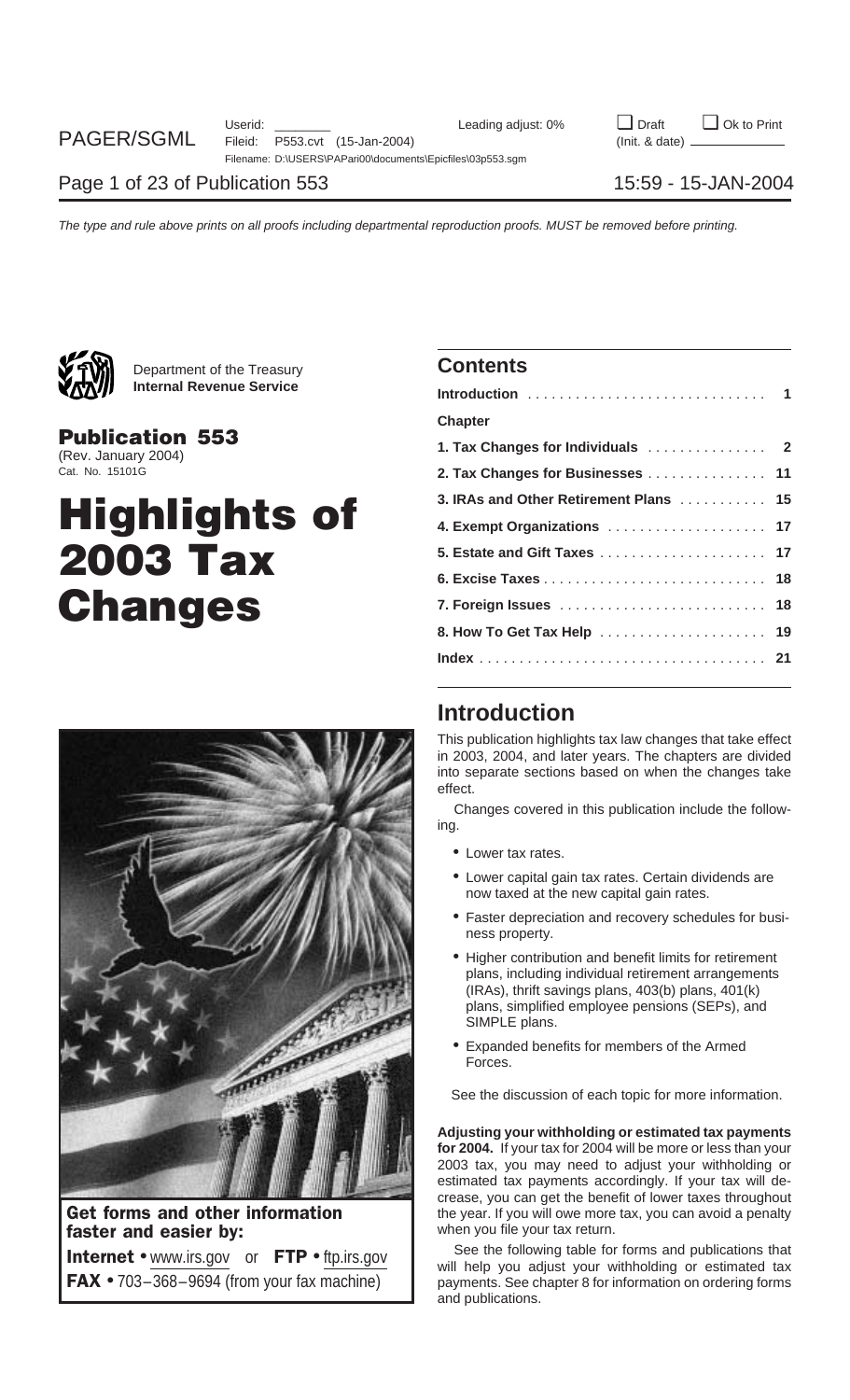| To adjust your                   | Get Form                                                             | <b>And Publication</b>                                     |
|----------------------------------|----------------------------------------------------------------------|------------------------------------------------------------|
| Withholding                      | $W-4$ , <i>Employee's</i><br>Withholding<br>Allowance<br>Certificate | 919, How Do I<br><b>Adjust My Tax</b><br>Withholding?      |
| <b>Estimated tax</b><br>payments | $1040 - ES$<br><b>Estimated Tax for</b><br><i>Individuals</i>        | <b>505.</b> Tax<br>Withholding and<br><b>Estimated Tax</b> |

**Photographs of missing children.** The Internal Reve-<br>nue Service is a proud partner with the National Center for<br>Missing and Exploited Children. Photographs of missing<br>changed as follows.<br>children selected by the Center m children selected by the Center may appear in this publica-<br>tion on pages that would otherwise be blank. You can help • The 20% and 10% tax rates have been lowered to<br>bring these children home by looking at the photographs bring these children home by looking at the photographs and calling **1–800–THE–LOST (1–800–843–5678)** if • The 8% tax rate for qualified 5-year gain has been you recognize a child.

that would have qualified for the 8% rate. **Comments and suggestions.** We welcome your com-

The following list highlights the changes to the tax rates Form 1040 or 1040A instructions. that are effective for 2003. The tax tables and tax rate For more information, see Qualified Dividends in chapschedules that reflect the changes are included in your tax ter 1 of Publication 550, Investment Income and Expenses. form instruction booklet. **Investment interest deducted.** If you claim a deduction

- **•** The 15% tax rate bracket for married taxpayers filing jointly and qualifying widow(er) is expanded.
- $\bullet$  The 27%, 30%, 35%, and 38.6% tax rates are reduced to  $25\%$ ,  $28\%$ ,  $33\%$ , and  $35\%$ , respectively.

## **Lower Maximum Tax Rates on Net Capital Gain**

- 
- 

ments about this publication and your suggestions for<br>future editions.<br>There is no change to the maximum tax rates that apply<br>to collectibles gain, gain on qualified small business stock,<br>"Publications Comment" on the subj

You can write to us at the following address: **Elimination of 18% rate.** In 2006, the 20% rate was scheduled to be lowered to 18% for qualified 5-year gain Internal Revenue Service<br>
Individual Forms and Publications Branch<br>
SE:W:CAR:MP:T:I<br>
1111 Constitution Ave. NW<br>
1111 Constitution Ave. NW<br>
1111 Constitution Ave. NW<br>
112 Constitution Ave. NW

Washington, DC 20224 Taxpayers who owned certain assets on January 1, 2001, could have elected to treat those assets as sold and We respond to many letters by telephone. Therefore, it<br>would be helpful if you would include your daytime phone<br>number, including the area code, in your correspondence. That election is irrevocable. Thus, if you made the e you may **not** amend your 2001 income tax return to get a refund of the tax you paid on the resulting gain.

> **More information.** For more information, see Capital Gain Tax Rates in chapter 4 of Publication 550, Investment **1.** Income and Expenses.

## **Tax Changes Dividends Taxed at Capital Gain Rate**

**for Individuals for Individuals beginning in 2003**, qualified dividends are subject to the subject to the subject to the subject to the subject to the subject to the subject **in the subject of the subject** onet capita gain. Qualified dividends should be shown in box 1b of the **2003 Changes 2003 Changes 2003 Changes Before 2003**, all ordinary dividends were taxed at the higher rates that applied to ordinary income.

If you have qualified dividends, you must figure your tax **Tax Rate Changes** by completing either Schedule D (Form 1040) or the Qualified Dividends and Capital Gain Tax Worksheet in the

• The 10% tax rate bracket for most filing statuses is for investment interest, you must reduce the amount of expanded. This means that more of your income will your qualified dividends that are eligible for the 5% or 15% be taxed at 10% instead of a higher rate. tax rate by the amount of qualified dividends you choose to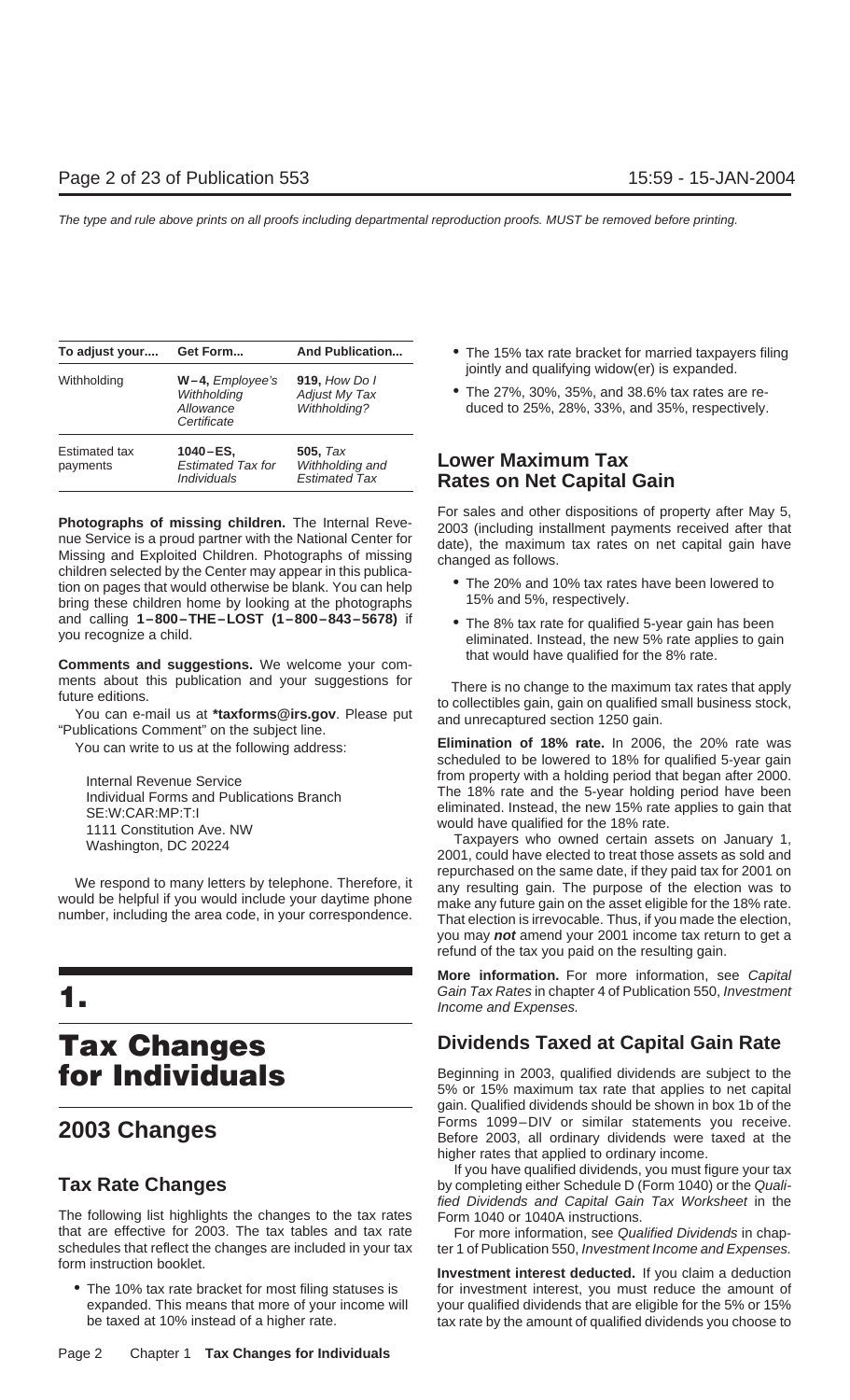include in investment income when figuring the limit on **IF your investment interest deduction. For more information,** see chapter 3 of Publication 550.

## **Standard Deduction Amount Increased**

higher for 2003 than it was for 2002. The amount depends on your filing status, whether you are 65 or older or blind, **Income Limits for Education** and whether an exemption can be claimed for you by **Savings Bond Interest** another person. The 2003 Standard Deduction Tables are **Exclusion Increased** shown in Publication 501, *Exemptions, Standard Deduc-* **Exclusion Inc** tion, and Filing Information. Under an education savings bond program, you may be

the standard deduction allowed for all filing statuses, the earned on the bonds if you meet certain conditions. For standard deduction for married persons filing a joint return 2003, the amount of your interest exclusion is phased out has increased to double the amount allowed to a single (gradually reduced) if your filing status is married filing person. Also, the standard deduction for a married person jointly or qualifying widow(er) **and** your modified adjusted filing separately has increased to the same amount al- gross income (MAGI) is between \$87,750 and \$117,750. lowed to a single person. You cannot take the deduction if your MAGI is \$117,750 or

# and \$116,400. **Limit on Itemized**

you lose all or part of your itemized deductions. In 2003, more. For 2002, the limits that applied to you were \$57,600<br>this amount is increased to \$139,500 (\$69,750 if married and \$72,600. For more information, see chapter this amount is increased to \$139,500 (\$69,750 if married and \$72,600. For more information, see chapter 10 in<br>tiling separately), In 2002, the amount was \$137,300. Publication 970, Tax Benefits for Education. filing separately). In 2002, the amount was  $$137,300$ (\$68,650 if married filing separately). For more information and a worksheet to figure the amount you can deduct, see **Hope and Lifetime Learning Credits** the instructions for line 28 of Schedule A (Form 1040).

The amount you can deduct for each exemption increased 970, Tax Benefits for Education. from \$3,000 in 2002 to \$3,050 in 2003.

You lose all or part of the benefit of your exemptions if<br>your adjusted gross income is above a certain amount.<br>The amount at which the phaseout begins depends on<br>your filing status. For 2003, the phaseout begins at<br>\$104,6 adjusted gross income is above the amount for your filing for other filing statuses did not change.<br>status, use the Deduction for Exemptions Worksheet in the Form 1040 instructions to figure the amount you can de-<br>duct for exemptions. **Lifetime learning credit.** Beginning in 2003, the amount<br>of qualified education expenses you can take into account

alternative minimum tax (AMT) increased. The amount depends on your filing status. **Earned Income Credit Amounts**

| IF your filing status is                                     | <b>THEN your exemption</b><br>amount increased to |
|--------------------------------------------------------------|---------------------------------------------------|
| • Married filing jointly or<br>qualified widow(er)           | \$58,000.                                         |
| • Single or head of household<br>• Married filing separately | \$40,250.<br>\$29,000.                            |

The standard deduction for people who do not itemize<br>deductions on Schedule A of Form 1040 is, in most cases, the alternative minimum tax.

**Married persons.** In addition to the general increase in able to exclude from income some or all of the interest more. For 2002, the limits that applied to you were \$86,400

**Deductions Increased** For all other filing statuses, your interest exclusion is phased out if your MAGI is between \$58,500 and \$73,500. If your adjusted gross income is above a certain amount, You cannot take a deduction if your MAGI is \$73,500 or<br>vou lose all or part of your itemized deductions, In 2003, more. For 2002, the limits that applied to you were

Beginning in 2003, the following changes apply to the **Exemption Amount Increased** Hope and lifetime learning (education) credits. For more complete information, see chapters 2 and 3 in Publication

**Alternative Minimum Tax (AMT)** in figuring the lifetime learning credit increases from \$5,000 to \$10,000. The credit will equal 20% of these qualified expenses, with the maximum credit being \$2,000. Beginning in 2003, the exemption amounts for figuring the

# **Increased**

The following paragraphs explain the changes to the credit for 2003. For details, see Publication 596, Earned Income Credit.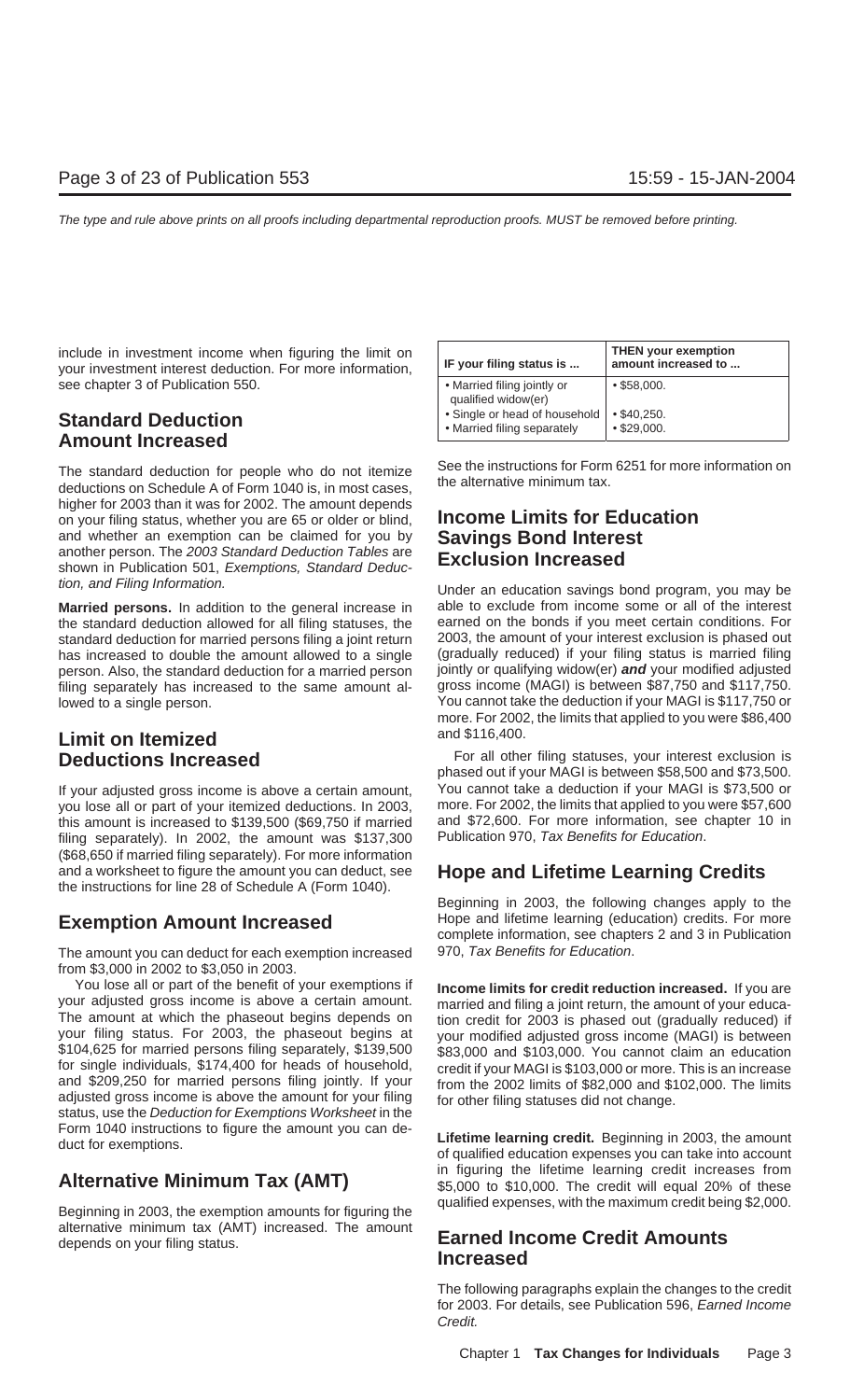**Earned income amount is more.** The maximum amount whether you have qualifying expenses. See Publication of income you can earn and still get the credit has in-<br>968, Tax Benefits for Adoption, for more information. creased. You may be able to take the credit if:

- You have more than one qualifying child and you **Health Coverage Tax Credit**
- 
- You do not have a qualifying child and you earned<br>less than \$11.230 (\$12.230 if married filing jointly). <br>2) You receive a pension from the Pension Benefit less than \$11,230 (\$12,230 if married filing jointly).

Guaranty Corporation. Your adjusted gross income also must be less than the

amount of investment income you can have and still get Medical and Dental Expenses, and Form 8885, Health the credit has increased to \$2,600. Coverage Tax Credit.

# **Child and Dependent Tax Benefits for**

and dependent care credit. For details, see Publication vicemembers Civil Relief Act provide the following tax 503, Child and Dependent Care Expenses. benefits for members of the Armed Forces and their fami-

**Credit percentage.** The credit can be as much as 35% Forces' Tax Guide. (increased from 30% in 2002) of your qualified expenses. **Death gratuity payments.** The death gratuity paid to a

**Income that qualifies for the highest percentage.** The survivor of a member of the Armed Forces who died after maximum adjusted gross income amount that qualifies for September 10, 2001, increased to \$12,000 and is nontaxthe highest credit percentage increased to \$15,000. Previ- able. Previously, the death gratuity was \$6,000 and only ously, this amount was \$10,000. **\$3,000** of it was nontaxable. You may be able to claim a

and to \$6,000 for two or more qualifying individuals. Previously, these amounts were \$2,400 and \$4,800, respec- **Military base realignment and closure benefit.** A militively. tary base realignment and closure benefit generally is

Earned income amount for nonworking spouse. If your<br>spouse is either a full-time student or not able to care for<br>himself or herself, the amount of income he or she is<br>treated as having earned increased to \$250 a month if<br>g there is one qualifying person and to \$500 a month if there<br>are two or more qualifying persons. Previously, these<br>amounts were \$200 and \$400, respectively.<br>a return for members of the Armed Forces serving in a

Beginning in 2003, the maximum adoption credit increased able to exclude from income a gain from selling your main to \$10,160. Also, the exclusion from income of benefits home, even if you did not live in it for the required 2 years under your employer's adoption assistance program in- during the 5-year period ending on the date of sale. You creased to \$10,160. You will be allowed these amounts for can choose to have the 5-year test period for ownership the adoption of a child with special needs regardless of and use suspended during any period you or your spouse

earned less than \$33,692 (\$34,692 if married filing<br>jointly),<br>You may be able to claim a new credit for health insurance<br>You have one qualifying child and you earned less<br>Premiums you paid in 2003 if:

- than \$29,666 (\$30,666 if married filing jointly), or 1) You are a worker whose job was displaced by for-
	-

amount in the above list that applies to you. The credit is available to eligible individuals for qualifying payments made for each month in 2003. For more informa-**Investment income amount is more.** The maximum tion, see Health Coverage Tax Credit in Publication 502,

# **Care Credit Increased Members of the Military**

Beginning in 2003, the following changes apply to the child The Military Family Tax Relief Act of 2003 and the Serlies. For more information, see Publication 3, Armed

**Dollar limit.** The limit on the amount of qualifying ex-<br>penses increased to \$3,000 for one qualifying individual 2001.<br>2001.

nontaxable if paid to you after November 10, 2003.

combat zone now also applies to members of the Armed **Child Tax Credit** Entertainment of the Contingency operation.

For 2003, the maximum child tax credit increased to<br>\$1,000 for each qualifying child. But you must reduce your<br>credit by any advance payment you received in 2003. For<br>details, see Publication 972, *Child Tax Credit.* The r

**Adoption Benefits Increased Sale of a home.** If you have been a member of the uniformed services or Foreign Service, you now may be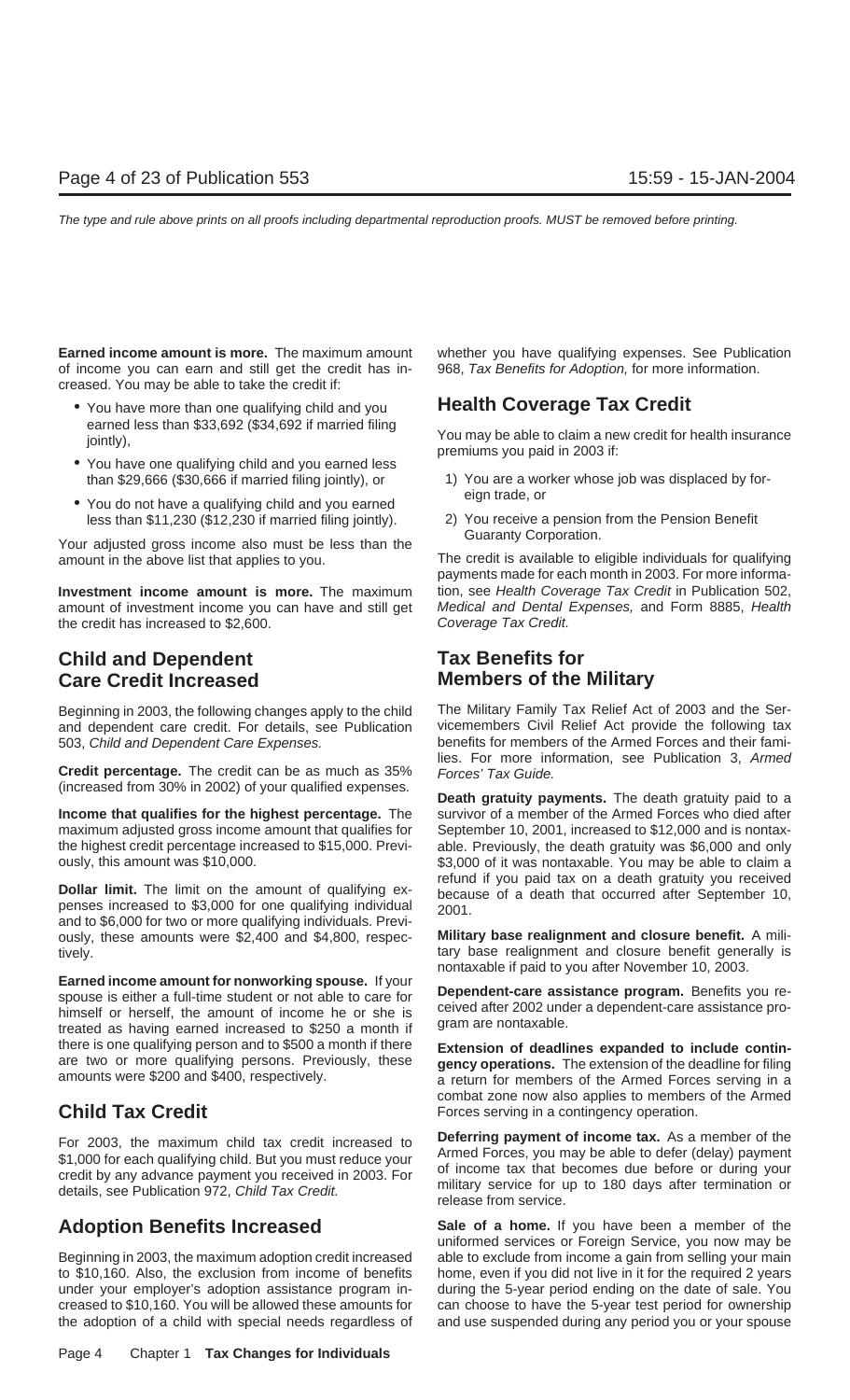serve on qualified official extended duty as a member of **Years eligible for tax forgiveness (page 2).** For astrothe uniformed services or Foreign Service of the United nauts who die in the line of duty, income tax is forgiven for States. the year of death and the previous year. For the crew of the

choice applies to any sale of a main home after May 6, 1997, so you may be able to claim a refund if you paid tax<br>
on a gain from a sale after that date. Generally, you must<br>
file a claim for credit or refund within 3 years from the date<br>
you filed your original return or with

**More information.** For details, see Publication 523, an entry for the decedent's total tax. The total tax lines for<br>2002 and 2003 returns are listed in the following table.

**Student at U.S. military academy.** Beginning in 2003, the 10% additional tax on taxable distributions from a Coverdell education savings account (ESA) or qualified tuition program (QTP) does not apply to distributions made on account of the attendance of the designated beneficiary at a U.S. military academy. This applies to students at the U.S. Military Academy, the U.S. Naval Academy, the U.S. Air Force Academy, the U.S. Coast Guard Academy, and the U.S. Merchant Marine Academy. This exception applies only to the amount of the distribution that does not exceed the costs of advanced education (as defined in title 10 of the U.S. Code) attributable to such attendance. For more information about the additional tax on distributions, see chapters 7 (Coverdell ESA) and 8 (QTP) in Publication<br>**Nonqualifying income (page 5).** For an astronaut, the second bullet should read "Amounts that would not have

**Armed Forces reservists.** Beginning in 2003, if you are a been payable but for an action taken after the date the member of a reserve component of the Armed Forces of astronaut died." the United States, you may be able to deduct some of your<br>reserve-related travel costs as an adjustment to gross<br>income rather than as an itemized deduction. For more<br>information one Armod Force Beneration Traveling March information, see Armed Forces Reservists Traveling More Than 100 Miles From Home in chapter 6 of Publication **Designated private delivery services (page 8).** Two

# **Astronauts Who Die**<br> **in the Line of Duty**<br>
• FedEx International First.

Three tax relief provisions are extended to astronauts who

- 
- 
- 

modify the tax forgiveness rules for astronauts who die in using the rate schedule on page 25 of the November 2001 the line of duty after 2002. The instructions for Form 706. If the executor

**Claiming a refund for a prior year home sale.** This space shuttle Columbia, income tax is forgiven for 2002 case of a major home of the May 6 and 2003.

2002 and 2003 returns are listed in the following table.

| Form                   | 2002    | 2003                |
|------------------------|---------|---------------------|
| 1040                   | Line 61 | Line 60             |
| 1040A                  | Line 38 |                     |
| 1040EZ                 | Line 10 | File Form 1040      |
| TeleFile Tax<br>Record | Line K  |                     |
| 1040NR                 | Line 57 | Line 56             |
| 1040NR-EZ              | Line 17 | File Form<br>1040NR |

private delivery services have been added to the list. They are:

- 
- 

die in the line of duty after 2002 (including the crew of the<br>space shuttle Columbia) and their survivors. These provi-<br>sions are discussed on the following pages of Publication<br>3920, Tax Relief for Victims of Terrorist At

1) Pages 2–8: Tax Forgiveness.<br> **Estate tax reduction (page 10).** For decedents dying in<br>
2003, Form 706, United States Estate (and Generation-3) Page 10: Estate Tax Reduction. The Skipping Transfers) Tax Return (revised August 2003) **However,** the above discussions should be modified for<br>astronauts. The following paragraphs explain these modifi-<br>cations. Read these paragraphs in conjunction with the<br>corresponding discussions in Publication 3920.<br>Howev **Tax forgiveness (pages 2–8).** The following paragraphs can choose to compute the tax on the astronaut's estate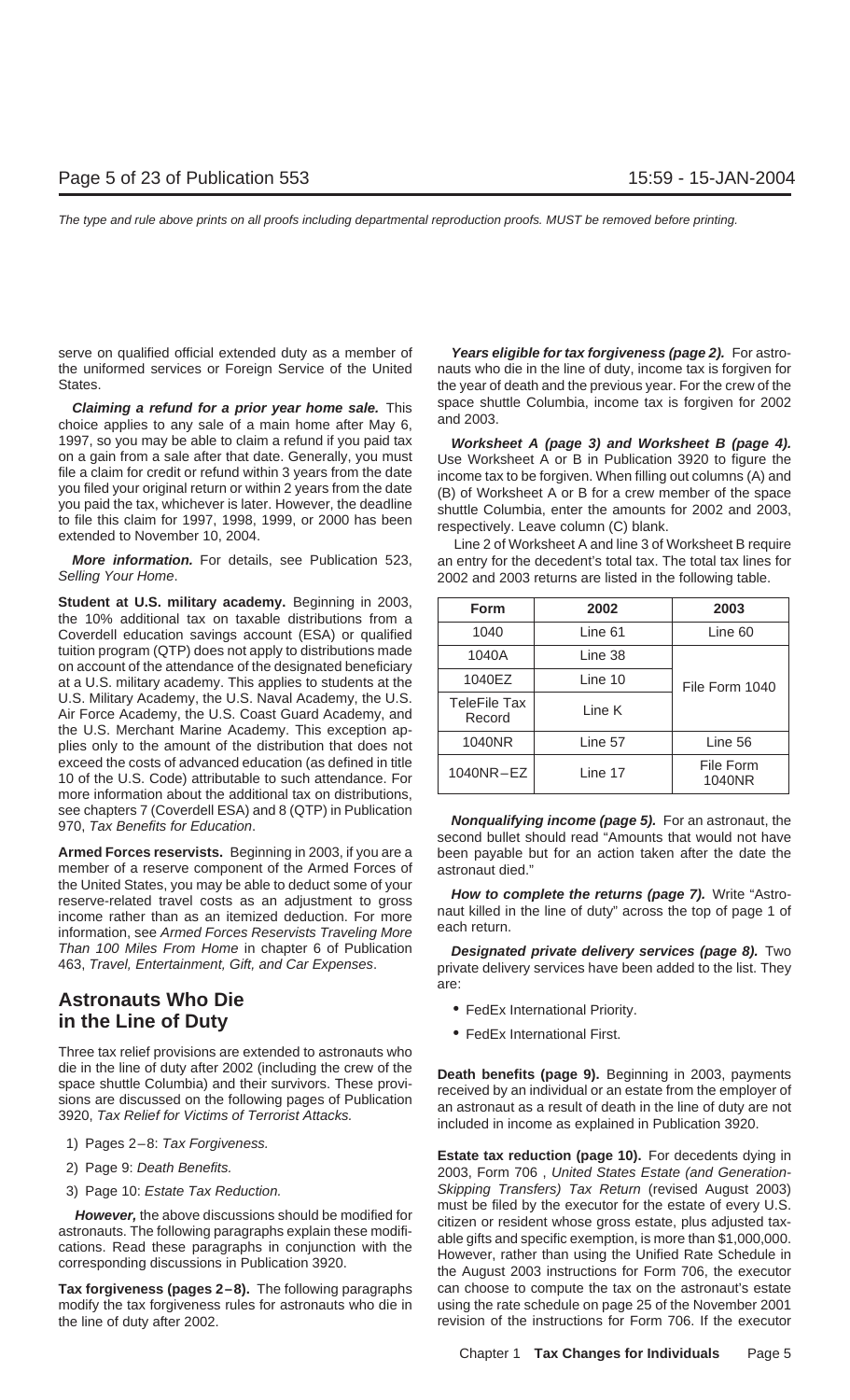makes this choice, he or she must write "Section 2201" at off-the-shelf computer software placed in service after the top of page 1 of the return. 2002. This is computer software that is readily available for

Car expenses and use of the standard mileage rate are explained in chapter 4 of Publication 463, Travel, Enter- **Revocation of section 179 election.** A section 179 de-

**Medical- and move-related mileage.** For 2003, the stan-<br>dard mileage rate for the cost of operating your car for<br>medical reasons or as part of a deductible move is de-<br>medical reasons or as part of a deductible move is de creased from 13 cents a mile to 12 cents a mile. See Transportation under What Medical Expenses Are Deduct- **Passenger Automobiles** ible in Publication 502, Medical and Dental Expenses, or

Beginning in 2003, the self-employed health insurance nonpersonal use vehicle only if it has been specially modi-<br>deduction percentage increases to 100%. For more infor-<br>fied such that it is not likely to be used more than deduction percentage increases to 100%. For more infor-<br>mation, see chapter 7 in Publication 535, *Business Ex-* minimis amount for personal purposes. For example, a van mation, see chapter 7 in Publication 535, *Business Ex*- minimis amount for personal purposes. For example, a van<br>finat has only a front bench for seating in which permanent

property" you acquired after May 5, 2003, and before January 1, 2005, you can take a special depreciation **Depreciation limits on passenger automobiles.** The allowance that is equal to 50% of the property's deprecia- total depreciation deduction (including the section 179 ble basis. However, instead of claiming the 50% special deduction and the special depreciation allowance) you can<br>allowance, you can elect to claim the 30% special allow- take for a passenger automobile (that is not a truc allowance, you can elect to claim the 30% special allowance or elect not to claim any special allowance. See or an electric vehicle) that you use in your business and chapter 3 in Publication 946, How To Depreciate Property. first place in service in 2003 is:

**FERR ACTE:** Note If you acquire qualified property in a like-kind<br>exchange or involuntary conversion, the carried-over basis<br>of the acquired property is eligible for a special deprecia-<br>**Example 30% special allowance**;<br> $$$ of the acquired property is eligible for a special deprecia-<br>tion allowance. See the discussion on like-kind exchanges the 50% or 30% special allowance; or tion allowance. See the discussion on like-kind exchanges

erty, or the vehicle is qualified Liberty Zone property. **Increased section 179 limits.** The maximum section 179 deduction you can elect for property you placed in service in 2003 increased from \$24,000 to \$100,000 for qualified The limits are reduced if the business use of the section 179 property (\$135,000 for qualified zone property, qualified renewal property, or qualified New York Liberty Zone property). This limit is reduced by the amount by which the cost of section 179 property placed in service

**Off-the-shelf computer software.** The definition of sec- the special depreciation allowance) you can take for a tion 179 property has been expanded to include truck or van (such as a minivan or a sport utility vehicle)

purchase by the general public, is subject to a nonexclu-**Standard Mileage Rate** sive license, and has not been substantially modified. It includes any program designed to cause a computer to **Business-related mileage.** For 2003, the standard mile-<br>age rate for the cost of operating your car, van, pickup, or<br>panel truck is decreased from 36 1/2 cents a mile to 36 cents<br>panel truck is decreased from 36 1/2 cents pariel truck is decreased from 36 % cents a mile to 36 cents wise qualifying software. See Eligible Property in chapter 2 a mile for all business miles.

tainment, Gift, and Car Expenses. The state of the duction election (or any specification made in the election)

Travel by car under Deductible Moving Expenses in Publi- **Exclusion of qualified nonpersonal use trucks and** cation 521, Moving Expenses. **vans from definition of passenger automobile.** A truck **Self-Employed Health** The Self-Script or van placed in service after July 6, 2003, that is a service after July 6, 2003, that is a service after July 6, 2003, that is a service attention the service in the service is not a passenger automobile (and is therefore not subject to the passenger automobile limits). A truck or van is a qualified that has only a front bench for seating, in which permanent shelving has been installed, that constantly carries mer-**Depreciation and chandise or equipment, and that has been specially Section 179 Expense Section 179 Expense Section 179 Expense** cle not likely to be used more than a de minimis amount for personal purposes. See Passenger Automobiles in chap-<br>**50% special depreciation allowance.** For "qualified ter 5 of Publication 946.

- 
- 
- and involuntary conversions under How Much Can You \$3,060 if you elect not to claim any special allow-<br>Deduct? in chapter 3 of Publication 946.<br>ance for the vehicle, the vehicle is not qualified prop-



during the tax year exceeds \$400,000 (increased from **Depreciation limits on trucks or vans.** The total depre-<br>\$200,000). See chapter 2 of Publication 946.<br>ciation deduction (including the section 179 deduction and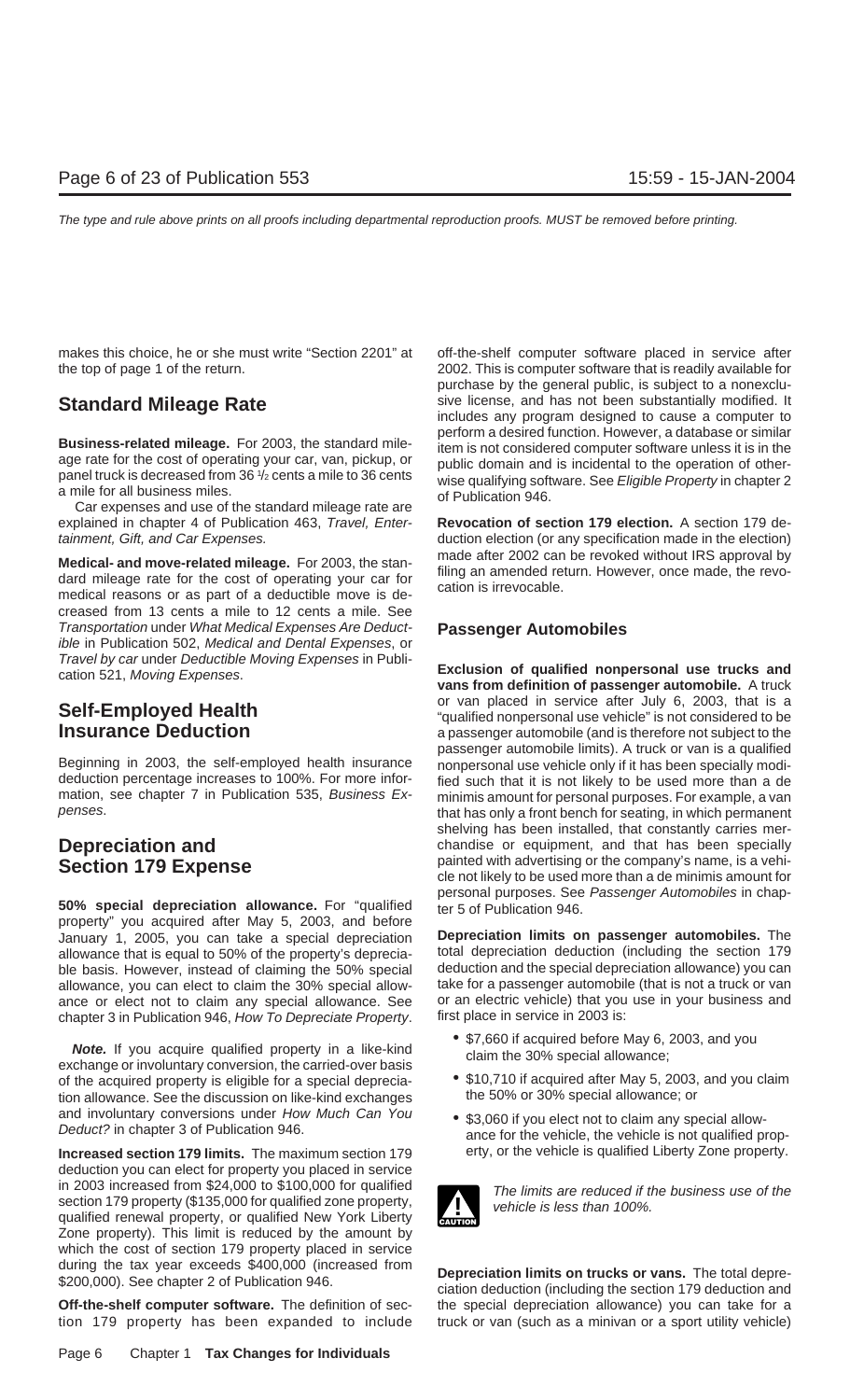built on a truck chassis that you use in your business and 2) You become an active Archer MSA participant after first place in service in 2003 is: 2003 because you are covered by a high deductible

- claim the 30% special allowance;
- \$11,010 if acquired after May 5, 2003, and you claim the 50% or 30% special allowance; or **2004 Changes** • \$3,360 if you elect not to claim any special allow-
- ance for the vehicle, the vehicle is not qualified property, or the vehicle is qualified Liberty Zone property. **Tuition and Fees Deduction**



**Depreciation limits on electric vehicles.** The total de- \$80,000 (\$160,000 if you are married filing jointly), your preciation deduction (including the section 179 deduction maximum tuition and fees deduction will be \$2,000. No and the special depreciation allowance) you can take for tuition and fees deduction will be allowed if your MAGI is<br>an electric vehicle that you use in your business and first more than \$80,000 (\$160,000 if you are married an electric vehicle that you use in your business and first place in service in 2003 is:  $j$  is:  $j$  intly). The tuition and fees deduction is explained in

- 
- 
- ance for the vehicle, the vehicle is not qualified prop-



**More information.** See Maximum Depreciation Deduction in chapter 5 of Publication 946. Generally, you can deduct only 50% of your business-re-

The self-employment tax rate on net earnings remains the period subject to the Department of Transportation's same for 2003. This rate, 15.3%, is a total of 12.4% for "hours of service" limits. (These limits apply to workers who social security (old-age, survivors, and disability insur- are under certain federal regulations.) The percentage ance) and 2.9% for Medicare (hospital insurance). increases to 70% for 2004. Business meal expenses are

for tax years beginning in 2003 increased to \$87,000. All ment, Gift, and Car Expense. Reimbursements for emnet earnings of at least \$400 are subject to the Medicare ployee meal expenses are covered in chapter 13 of part. **Publication 535, Business Expenses.** Publication 535, Business Expenses.

# **(MSAs) Program Expires**<br>A health savings account (HSA) is a tax-exempt trust or

January 1, 2004, or later.

health plan of an Archer MSA participating employer. • \$7,960 if acquired before May 6, 2003, and you

The limits are reduced if the business use of the<br>vehicle is less than 100%.<br>and fees deduction increases from \$3,000 to \$4,000 if your modified adjusted gross income (MAGI) is not more than \$65,000 (\$130,000 if you are married filing jointly). If your MAGI is more than \$65,000 (\$130,000), but not more than chapter 6 of Publication 970, Tax Benefits for Education. • \$22,880 if acquired before May 6, 2003, and you

# claim the 30% special allowance; **Distributions From Qualified** • \$32,030 if acquired after May 5, 2003, and you claim **Tuition Programs (QTPs)** the 50% or 30% special allowance; or

• \$9,080 if you elect not to claim any special allow-<br>ance for the vehicle, the vehicle is not qualified prop-<br>and maintained by an eligible educational institution (generty, or the vehicle is qualified Liberty Zone property. erally private colleges and universities) can be excluded from income if the amount distributed is not more than The limits are reduced if the business use of the qualified education expenses. For more information on<br>vehicle is less than 100%.<br>970, Tax Benefits for Education.

# **Meal Expenses When Subject**

lated meal expenses while traveling away from your tax **Self-Employment Tax** home for business purposes. You can deduct a higher percentage if the meals take place during or incident to any The maximum amount subject to the social security part covered in chapter 1 of Publication 463, Travel, Entertain-

## **Medical Savings Accounts Health Savings Accounts (HSAs)**

The pilot program for Archer MSAs ended December 31, custodial account that you set up with a U.S. financial<br>2003, You can participate in an Archer MSA after 2003 institution (such as a bank or an insurance company) institution (such as a bank or an insurance company) 2003. You can participate in an Archer MSA after 2003 which allows you to pay or be reimbursed for certain only if: medical expenses. This account must be used in conjunc-1) You were an active Archer MSA participant before tion with a high deductible health plan (HDHP), discussed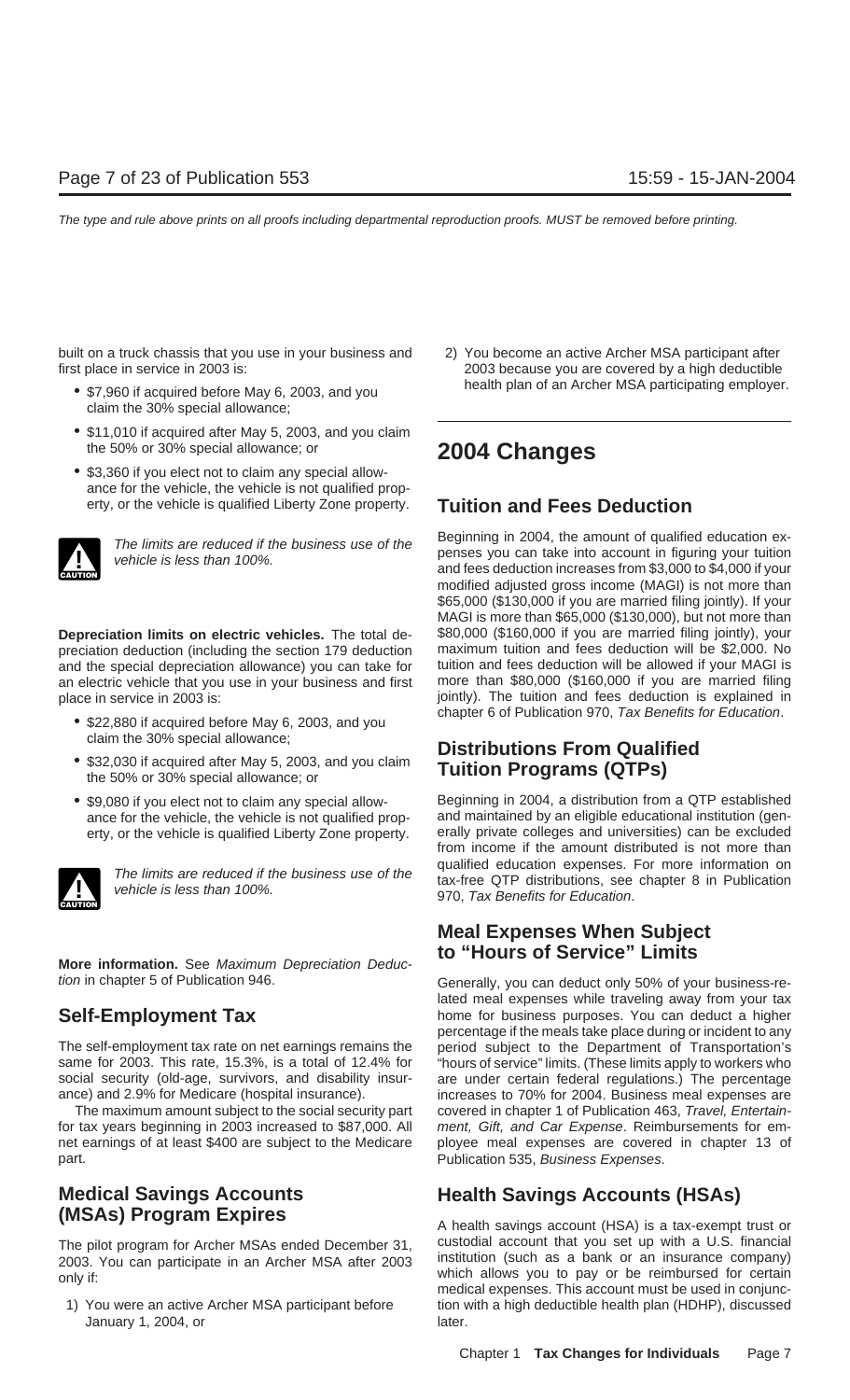custodian that is different from the HDHP provider. Contri- deductible and maximum annual deductible and other butions to an HSA must be made in cash or through a out-of-pocket expenses for HDHPs for 2004. cafeteria plan. Contributions of stock or property are not allowed. **Maximum**



If you have an Archer MSA, you can generally roll *it over into an HSA tax free.* 

What are the benefits of an HSA? You may enjoy sev-<br>eral benefits from having an HSA. This limit does not apply to deductibles and expenses for out-of-network<br>services if the plan uses a network of providers. Instead, only

- You can claim a tax deduction for contributions you to figure whether the limit applies.
- 
- 
- account are tax free.
- 
- 

- 
- 
- You are not entitled to Medicare benefits. The Accidents.
- You cannot be claimed as a dependent on someone Disability. else's 2004 tax return. • Dental care.



If another taxpayer is entitled to claim an exemp-<br>tion for you, you cannot claim a deduction for an  $\bullet$  Long-term care. Four tion for you, you cannot claim a deduction for an<br>
HSA contribution. This is true even if the other • Benefits related to workers' compensation laws, tort

**High deductible health plan (HDHP).** An HDHP has: • A fixed amount per day (or other period) of hospitali-

- 1) A higher annual deductible than typical health plans, and
- 2) A maximum limit on the sum of the annual deductible and out-of-pocket medical expenses that you must pay for covered expenses.

The HSA can be established using a qualified trustee or **Limits.** The following table shows the minimum annual

| <b>Type of Coverage</b> | <b>Minimum</b><br>Annual<br><b>Deductible</b> | <b>Maximum</b><br><b>Annual Deductible</b><br>and Other<br><b>Out-of-Pocket</b><br><b>Expenses</b> * |
|-------------------------|-----------------------------------------------|------------------------------------------------------------------------------------------------------|
| Self-only               | \$1,000                                       | \$5,000                                                                                              |
| Family                  | \$2.000                                       | \$10,000                                                                                             |

and out-of-pocket expenses for services within the network should be used

make even if you do not itemize your deductions on **Family plans that do not meet the high deductible** Form 1040. **rules.** There are some family plans that have deductibles • Contributions made by your employer (including con- for both the family as a whole and for individual family tributions made through a cafeteria plan) may be members. Under these plans, if you meet the individual excluded from your gross income. deductible for one family member, you do not have to meet • The contributions remain in your account from year<br>the deductible for the family as a whole or the deductible<br>for an individual family member is below the minimum<br>for an individual family member is below the minimum • The interest or other earnings on the assets in the annual deductible for that year, the plan does not qualify as account are tax free.

• Distributions may be tax free if you pay qualified<br>medical expenses. See Qualified Medical Expenses,<br>later.<br>later. family plan is \$3,500. This plan also has an individual • An HSA is "portable" so it stays with you if you deductible of \$1,500 for each family member. Mr. Orville's change employers or leave the work force. wife had \$2,200 of covered medical expenses. They had no other medical expenses for 2004. The plan paid \$700 to Mr. Orville because Mrs. Orville met the individual deducti-<br>ble of \$1,500, even though the Orvilles did not meet the To qualify for an HSA, you must meet the following require-<br>does not qualify as an HDHP because the deductible for<br>Mrs. Orville is below the minimum deductible amount.

• You have an HDHP. **Other health insurance.** You (or your spouse if you file • You have no other health insurance coverage except jointly) generally cannot have any other health plan that is<br>what is permitted under Other health insurance,<br>later. health plan(s) only covers the following items.

- 
- 
- 
- Vision care.
- 
- person does not actually claim the deduction. liabilities, or ownership or use of property.
	- A specific disease or illness.
	- zation.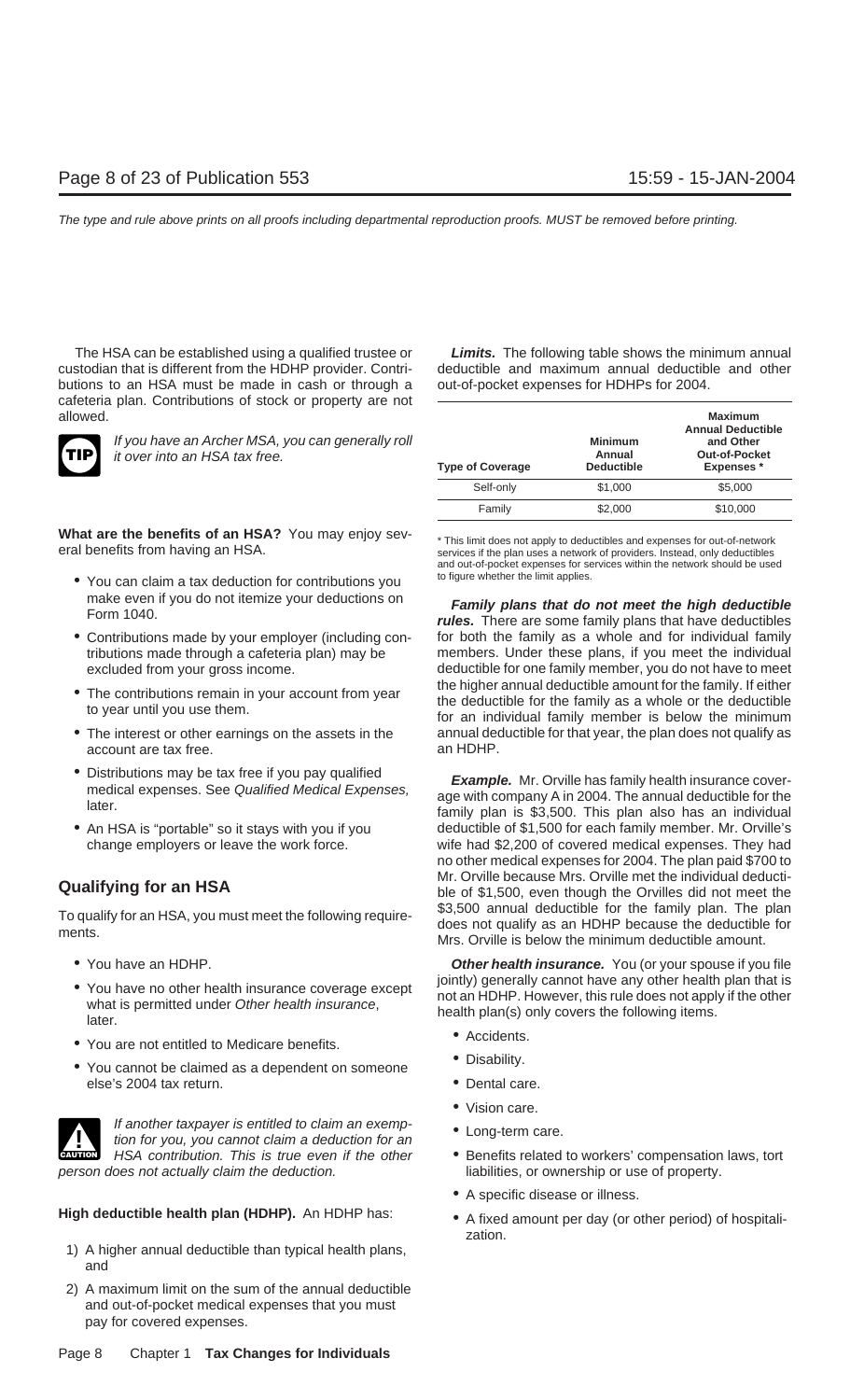

plan is not an HDHP for purposes of establishing an HSA.

## **Amount of Contribution** different division).

The amount you, your family members, or your employer<br>can contribute to your HSA depends on the type of HDHP<br>coverage you have and your age.<br>For 2004, if you have self-only coverage, you can<br>for 2004, if you have self-only

You must also reduce the amount you can contribute to an HSA by any (a) amounts contributed to your Archer MSA **When To Contribute** (including employer contributions) and (b) employer contributions to your HSA that were excluded from income. You can make contributions to your HSA for 2004 until

**Example.** In 2004, you have an HDHP for your family for the entire months of July through December (6 **Setting Up an HSA** months). The annual deductible of your HDHP is \$4,000. You can contribute up to \$2,000 (\$4,000  $\div$  12 months  $\times$  6<br>months) to your HSA for the year. If your annual deductible<br>is \$6,000 and you are under the age of 55 at the end of<br>2004, you can contribute up to \$2,575 (\$5,1



Contributions in excess of the limits above may be includible in your gross income and may be **Rollovers.** You can roll over amounts from Archer MSAs subject to a 6% excise tax.

**Rules for married people.** If either spouse has family contribution limits. Rollovers from an IRA, a health reimcoverage, both spouses are treated as having family cov- bursement arrangement, or a flexible spending arrangeerage. If both spouses have family coverage, you are ment are not allowed. treated as having family coverage with the lower annual deductible of the two health plans. The contribution limit is split equally between you unless you agree on a different **Distributions** division. You can make tax-free withdrawals from your HSA to pay



coverage under separate HDHPs. Mr. Auburn is 58 years the annual deductible for the plan. When you pay medical old and Mrs. Auburn is 53. Mr. Auburn has a \$3,000 expenses during the year that are not reimbursed by your

Plans in which substantially all of the coverage is deductible under his HDHP and Mrs. Auburn has a \$2,000 through the above listed items are not HDHPs. deductible under her HDHP. Mr. and Mrs. Auburn are both For example, if your plan provides coverage sub-<br>For example, if your plan provides coverage sub-<br>treated as being cover treated as being covered under the HDHP with the \$2,000 stantially all of which is for a specific disease or illness, the deductible. Mr. Auburn can contribute \$1,500 to an HSA  $\frac{1}{2}$  the deductible of \$2,000 + \$500 additional contribution for people age 55 or older) and Mrs. Auburn can contribute \$1,000 to an HSA (unless Mr. and Mrs. Auburn agree to a

contribute up to the amount of your annual health plan<br>deductible, but not more than \$2,600 (\$3,100 if you are<br>age 55 or older). If you have family coverage, you can<br>contribute up to the amount of your annual health plan<br>

April 15, 2005.

IRS to be a trustee of individual retirement arrangements **Note.** If you have more than one HSA in 2004, your total (IRAs) or Archer MSAs. The HSA can be established contributions to all the HSAs cannot be more than the limits through a trustee that is different from the HDHP pro

above.<br> **Above.**<br> **Above above.**<br> **Above above above above above above above a** HSA trustees in your area.

and other HSAs into an HSA. Rollover contributions do not need to be in cash. Rollovers are not subject to the annual

If both spouses are age 55 or older by the end of or be reimbursed for qualified medical expenses you incur 2004, each spouse can contribute an additional after the HSA has been established (discussed later). If a mount vou<br>I amount to his or her HSA. Therefore, if both you make withdrawals for other reasons, the amount you you make withdrawals for other reasons, the amount you spouses were age 55 or older by the end of the year, the withdraw will be subject to income tax and may be subject<br>total contributions to the HSAs when both spouses have to an additional 10% tax as well. You do not have to to an additional 10% tax as well. You do not have to make family coverage cannot be more than \$6,150. withdrawals from your HSA each year.

You will generally pay medical expenses during the year **Example.** Mr. Auburn and his wife both have family without being reimbursed by your HDHP until you reach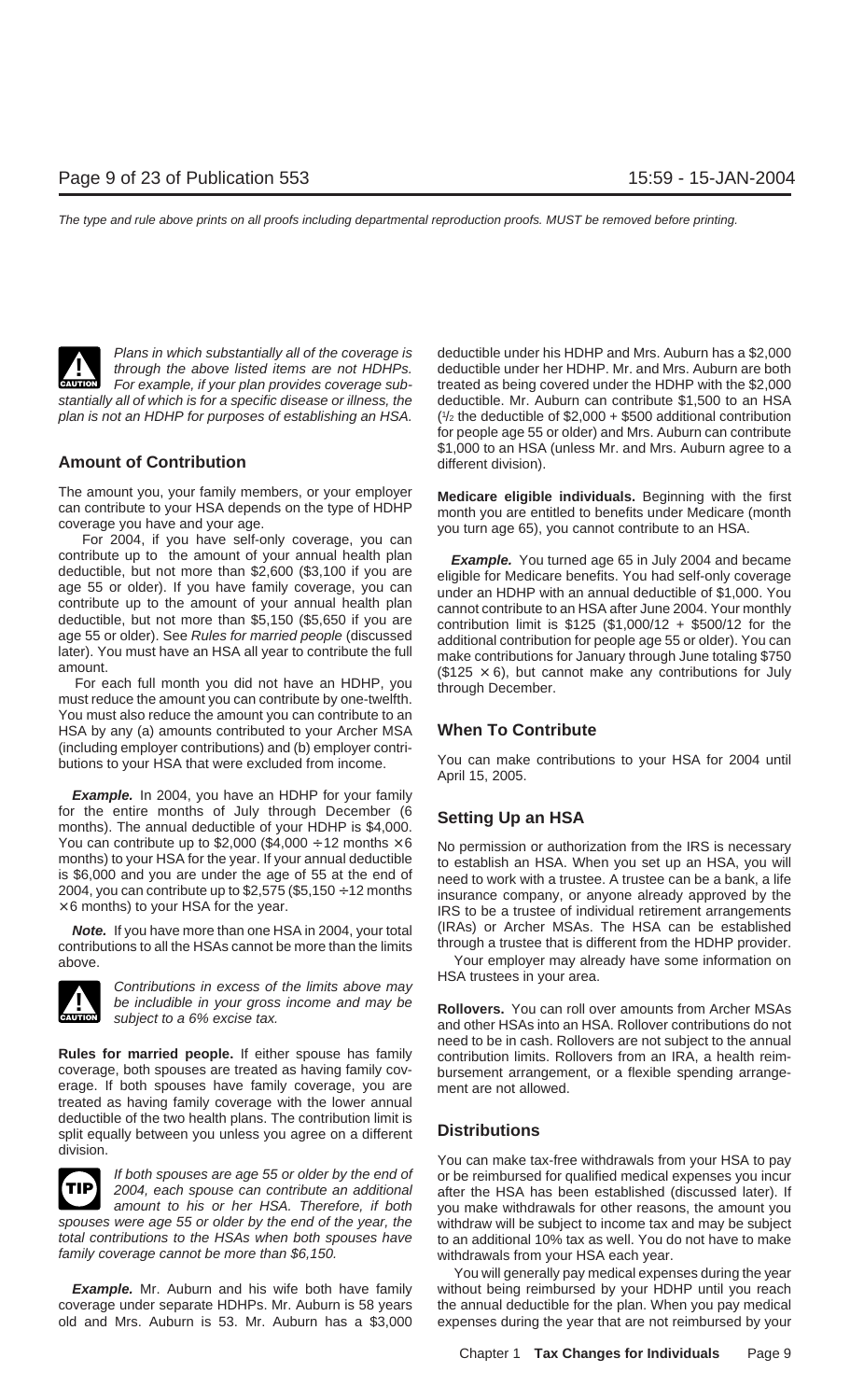HDHP, you can ask the trustee of your HSA to send you a The amount at which the phaseout begins depends on distribution from your HSA. your filing status. For 2004, the phaseout begins at

**Qualified medical expenses.** Qualified medical ex-<br>penses are those that qualify for the medical and dental<br>expenses deduction. These are explained in Publication<br>502, *Medical and Dental Expenses*. Examples include<br>time amounts paid for doctors' fees, prescription and non-prescription medicines, and necessary hospital services not **Electric and Clean-Fuel Vehicles** paid for by insurance. Qualified medical expenses must be incurred after the HSA has been established. For vehicles placed in service in 2004, the maximum



an itemized deduction on Schedule A (Form  $_{\text{to 2003}}$ , an itemized deduction on Schedule A (Form<br>
1040) that are equal to the tax-free amount of the

you cannot treat insurance premiums as qualified medical **Forms, Pubs, and Other Tax Products** at **www.irs.gov/** expenses for HSAs. You can, however, treat premiums for long-term care coverage, health care coverage while you enacted. receive unemployment benefits, or health care continuation coverage required under any federal law as qualified **Standard Mileage Rate** medical expenses for HSAs. If you are age 65 or older, you can treat insurance premiums (other than premiums for a Medicare supplemental policy, such as Medigap) as quali- **Business-related mileage.** For 2004, the standard milefied medical expenses for HSAs. The cost of operating your car, van, pickup, or



**Recordkeeping.** For each qualified medical ex-<br>pense you deduct as an itemized deduction on  $\frac{1}{2}$  or expenses and use of

payment. Do not send these records with your tax return. Keep them with your tax records. dard mileage rate for the cost of operating your car for

The Internal Revenue Service issued further guidance on Travel by car under Deductible Moving Expenses in Publisetting up an HSA in Notice 2004–2. The notice can be cation 521, Moving Expenses. found in Internal Revenue Bulletin 2004–2.

# **Depreciation and Standard Deduction Section 179 Expense Amount Increases**

and whether an exemption can be claimed for you by erty is acquired before an extended of claimed for you by September 11, 2004). another taxpayer. The 2004 Standard Deduction Tables are shown in Publication 505, Tax Withholding and Esti- **Increased section 179 limits.** The maximum section 179

from \$3,050 in 2003 to \$3,100 in 2004. which the cost of section 179 property placed in service

your adjusted gross income is above a certain amount. \$400,000). See chapter 2 of Publication 946.

clean-fuel vehicle deduction and qualified electric vehicle You cannot deduct qualified medical expenses as credit are scheduled to be reduced by 25%, as compared

distribution from your HSA.<br>distribution from your HSA. was considering legislation that would repeal the Special rules for insurance premiums. Generally, **CAUTION** reduction for 2004. See What's Hot in Tax<br>u cannot treat insurance premiums as qualified medical Forms, Pubs, and Other Tax Products at www.irs.gov/ **CAUTION** 

panel truck increases from 36 cents a mile to 371 /2 cents a

Schedule A or pay with a distribution from your<br>HSA, you must keep a record of the name and address of<br>each person you paid and the amount and date of the<br>payment. Do not send these records with your tax return. **Medical-** 

medical reasons or as part of a deductible move is increased from 12 cents a mile to 14 cents a mile. See **More Information More Information Transportation under What Medical Expenses Are Deduct**ible in Publication 502, Medical and Dental Expenses, or

The standard deduction for taxpayers who do not itemize<br>deductions on Schedule A of Form 1040 is, in most cases,<br>higher for 2004 than it was for 2003. The amount depends<br>on your filing status, whether you are 65 or older o

deduction you can elect for property you place in service in 2004 is increased from \$100,000 to \$102,000 for qualified **Exemption Amount Increases** section 179 property (\$137,000 for qualified zone property, qualified renewal property, or qualified New York Liberty The amount you can deduct for each exemption increases Zone property). This limit is reduced by the amount by You lose all or part of the benefit of your exemptions if during the tax year exceeds \$410,000 (increased from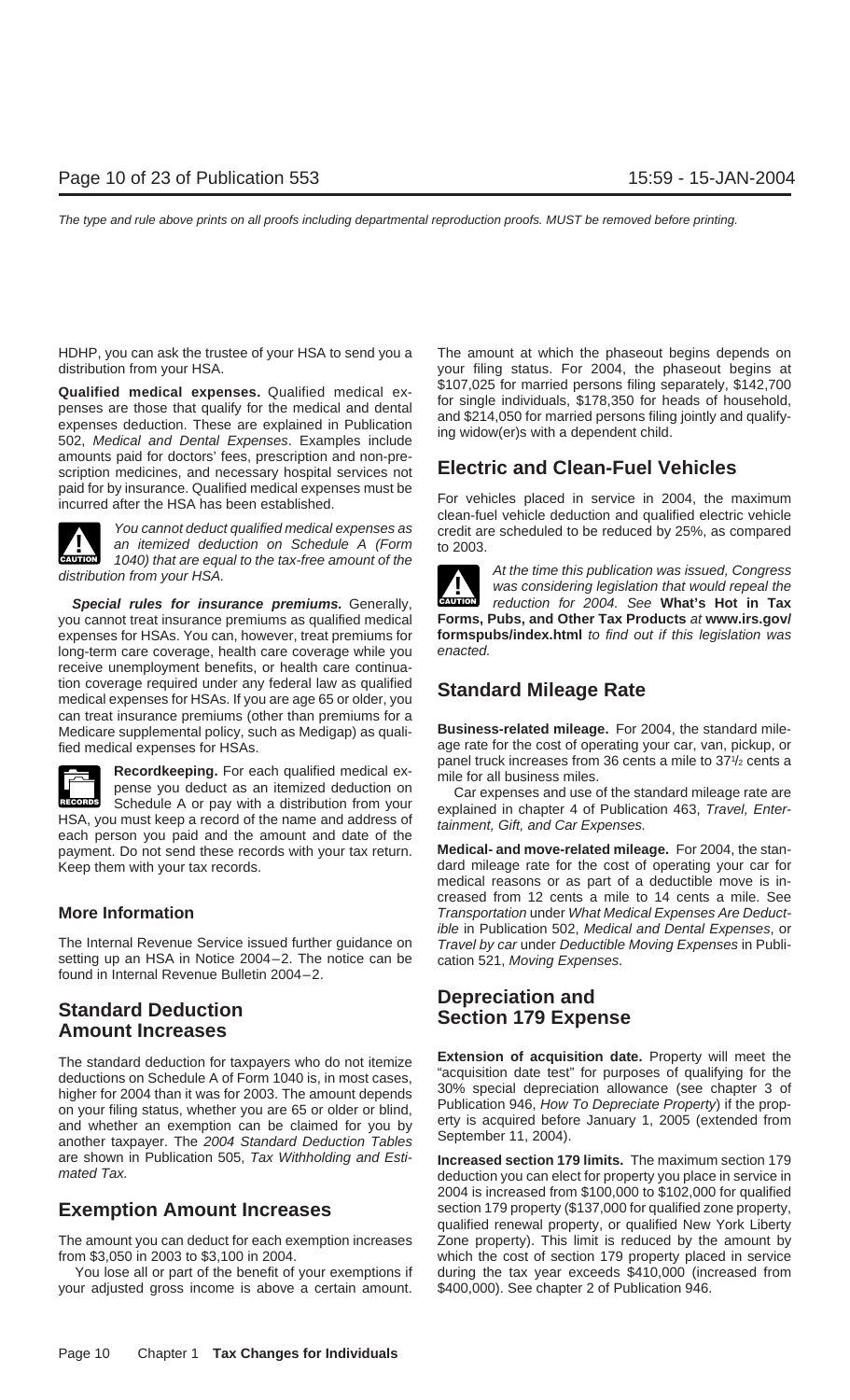For 2004, the employer and employee will continue to pay:

- 1) 6.2% each for social security tax (old-age, survivors, and disability insurance), and
- 2) 1.45% each for Medicare tax (hospital insurance). **2.**

**Wage limits.** For social security tax, the maximum amount of 2004 wages subject to the tax increases to **Tax Changes** \$87,900. For Medicare tax, all covered 2004 wages are \$87,900. For Medicare tax, all covered 2004 wages are **for Businesses** Circular E (Publication 15), Employer's Tax Guide.

## **Self-Employment Tax 2003 Changes**

The self-employment tax rate on net earnings remains the same for 2004. This rate, 15.3%, is a total of 12.4% for **Standard Mileage Rate** social security (old-age, survivors, and disability insur-

met earnings of at least \$400 are subject to the Medicare a mile for all business miles.<br>part. Car expenses and use of the standard mileage rate are

## tainment, Gift, and Car Expenses. **Other Changes**

- 
- 
- allowance. The contract of the contract of the contract of the contract of the contract of the contract of the contract of the contract of the contract of the contract of the contract of the contract of the contract of the

following your tax year that included September 11, 2001, eligible children in the home of the family daycare provider and you owned the property as of the first day of that tax that meets all of the following requirements. year, file Form 3115, Application for Change in Accounting • The childcare is nonmedical.<br>
Method, with your timely filed tax return for that year.

If you filed your tax return for the first tax year following • A transfer of legal custody is not involved.<br>your tax year that included September 11, 2001, before July 22, 2003, you owned the property as of the first day of<br>that tax year, and the second succeeding tax year after<br>that tax year, and the second succeeding tax year after your tax year that included September 11, 2001, ends before August 1, 2004, file Form 3115 with your timely filed **Eligible children.** Eligible children are minor children tax return for that second succeeding tax year. The receiving family daycare in the home of the family daycare

2003-50" on the appropriate line of Form 3115. For more full-time or part-time residents in the home where the

**Social Security and Medicare Taxes** information, see Revenue Procedure 2003–50 in Internal Revenue Bulletin 2003–29.

ance) and 2.9% for Medicare (hospital insurance).<br>The maximum amount subject to the social security part<br>for tax years beginning in 2004 increases to \$87,900. All<br>for tax years beginning in 2004 increases to \$87,900. All<br>p

explained in chapter 4 of Publication 463, Travel, Enter-

## **Standard Meal and Snack Rates for Family Daycare Providers Depreciation**

For tax years beginning in 2003, instead of using actual **Extension of time to claim the 30% special deprecia-** costs, family daycare providers can use the standard meal<br> **tion allowance.** You still may be eligible to claim the 30% and snack rates to compute the deductible cost ments.  $\ldots$ ,  $\ldots$ ,  $\ldots$ ,  $\ldots$ ,  $\ldots$ ,  $\ldots$ ,  $\ldots$ ,  $\ldots$ ,  $\ldots$ ,  $\ldots$ ,  $\ldots$ ,  $\ldots$ ,  $\ldots$ ,  $\ldots$ ,  $\ldots$ ,  $\ldots$ ,  $\ldots$ ,  $\ldots$ ,  $\ldots$ ,  $\ldots$ ,  $\ldots$ ,  $\ldots$ ,  $\ldots$ ,  $\ldots$ ,  $\ldots$ ,  $\ldots$ ,  $\ldots$ ,  $\ldots$ ,  $\ldots$ ,  $\ldots$ ,  $\ldots$ • You timely filed your tax return for that tax year. who receives a reimbursement for a particular meal or • You did not claim the 30% special depreciation al-<br>lowance (or special Liberty Zone depreciation allow-<br>ance) for qualified property (or qualified Liberty Zone<br>reimbursement.

property) placed in service during that tax year. **Family daycare providers.** A family daycare provider is • You did not make an election not to claim the special a person engaged in the business of providing family

If you have not filed your tax return for the first tax year **Family daycare.** Family daycare is childcare provided to

- 
- 
- 

Write "Automatic Change Filed Under Rev. Proc. provider. Eligible children do not include children who are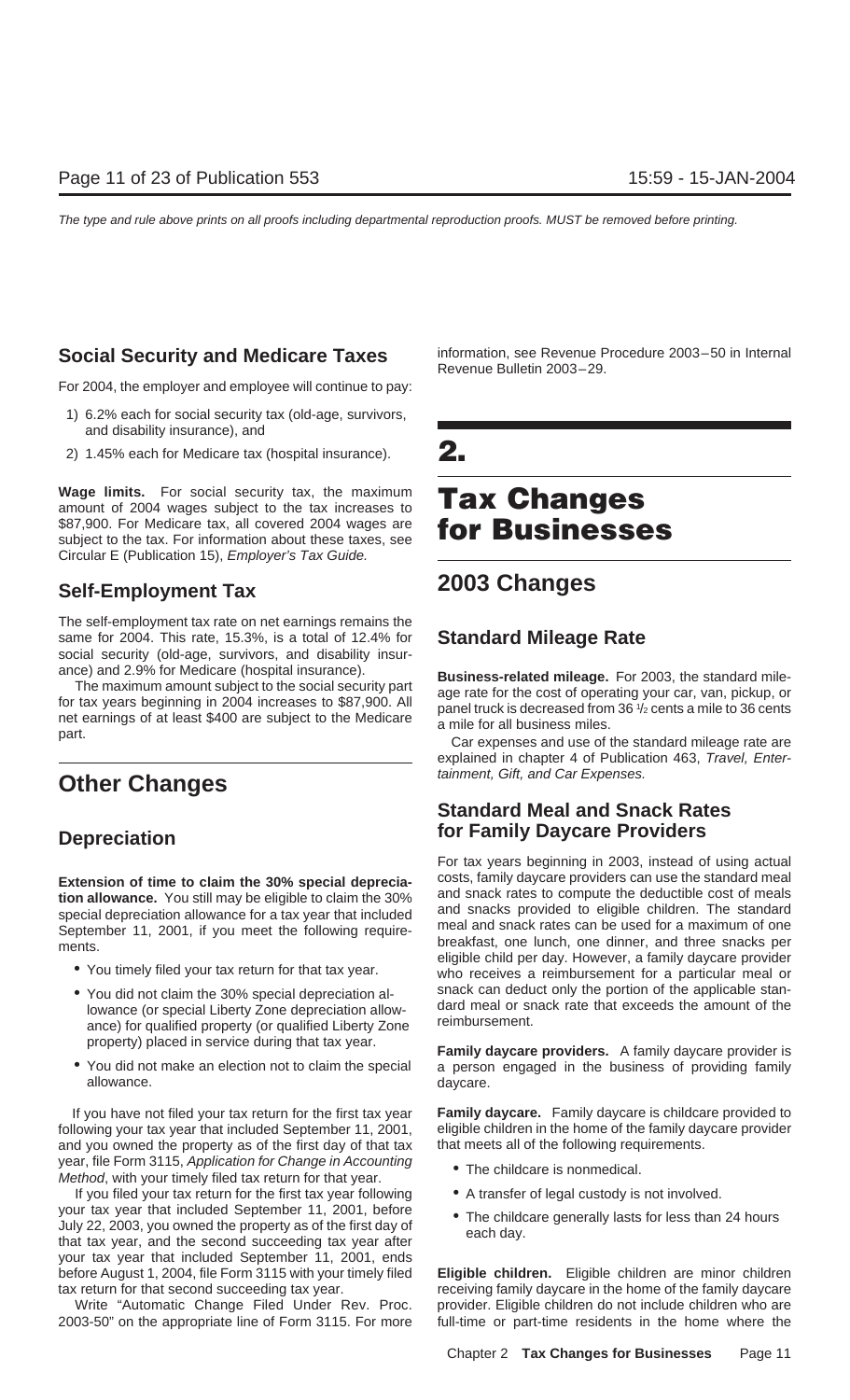childcare is provided or children whose parents or guardi- of the acquired property is eligible for a special depreciaans are residents of the same home. tion allowance. See the discussion on like-kind exchanges

**Example.** A family daycare provider's own children, Deduct? in chapter 3 of Publication 946.

| <b>Location of</b><br><b>Family Daycare</b><br><b>Provider</b> | <b>Breakfast</b> | Lunch and<br><b>Dinner</b> | <b>Snack</b> |
|----------------------------------------------------------------|------------------|----------------------------|--------------|
| States other than<br>Alaska and Hawaii                         | \$0.98           | \$1.80                     | \$0.53       |
| Alaska                                                         | \$1.55           | \$2.93                     | \$0.87       |
| Hawaii                                                         | \$1.13           | \$2.11                     | \$0.63       |

Beginning in 2003, the self-employed health insurance cation is irrevocable. deduction percentage increases to 100%. For more information, see chapter 7 in Publication 535, Business Ex- **Passenger Automobiles** penses.

For tax years ending after May 5, 2003, the maximum tax passenger automobile limits). A truck or van is a qualified rate for individuals applied to nonqualified withdrawals nonpersonal use vehicle only if it has been specially modi-<br>from the capital gain account in a capital construction fund fied such that it is not likely to be used m from the capital gain account in a capital construction fund fied such that it is not likely to be used more than a de

property" you acquired after May 5, 2003, and before January 1, 2005, you can take a special depreciation<br>allowance that is equal to 50% of the property's deprecia-<br>ble basis. However, instead of claiming the 50% special<br>allowance, you can elect to claim the 30% special allo

**Note.** If you acquire qualified property in a like-kind • \$7,660 if acquired before May 6, 2003, and you exchange or involuntary conversion, the carried-over basis claim the 30% special allowance;

and involuntary conversions under How Much Can You

and any children who live in the family daycare provider's<br>home on a full or part-time basis, are not eligible children<br>even if they receive daycare services from the family day-<br>care provider.<br>tied section 179 property (\$ **Standard meal and snack rates.** The following table property, qualified renewal property, or qualified New York shows the rates for 2003. Liberty Zone property). This limit is reduced by the amount by which the cost of section 179 property placed in service during the tax year exceeds \$400,000 (increased from \$200,000). See chapter 2 of Publication 946.

**Off-the-shelf computer software.** The definition of section 179 property has been expanded to include off-the-shelf computer software placed in service after 2002. This is computer software that is readily available for purchase by the general public, is subject to a nonexclusive license, and has not been substantially modified. It A family daycare provider who chooses to use the<br>standard meal and snack rates for a particular tax year<br>must use the rates for all deductible food costs for eligible<br>children during that tax year.<br>For more information, se

**Revocation of section 179 election.** A section 179 de-**Self-Employed Health** duction election (or any specification made in the election)<br> **Insurance Deduction**<br>
Made after 2002 can be revoked without IRS approval by **Insurance Deduction**<br>**Insurance Deduction Insurance After a set of the revoked without IRS approval by** filing an amended return. However, once made, the revo-

**Nonqualified Capital**<br> **Construction Fund Withdrawals**<br> **Construction Fund Withdrawals**<br> **Construction Fund Withdrawals**<br> **Commercial Fishermen**<br> **Commercial Fishermen**<br> **Commercial Fishermen**<br> **Commercial Fishermen**<br> **Co by Commercial Fishermen** "qualified nonpersonal use vehicle" is not considered to be a passenger automobile (and is therefore not subject to the minimis amount for personal purposes. For example, a van that has only a front bench for seating, in which permanent **Depreciation and** shelving has been installed, that constantly carries mer-<br> **Section 470 Expanse**<br> **Section 470 Expanse Section 179 Expense Section 179 Expense Section 179 Expense** painted with advertising or the company's name, is a vehicle not likely to be used more than a de minimis amount for **50% special depreciation allowance.** For "qualified personal purposes. See Passenger Automobiles in chap-<br>property" you acquired after May 5, 2003, and before ter 5 of Publication 946.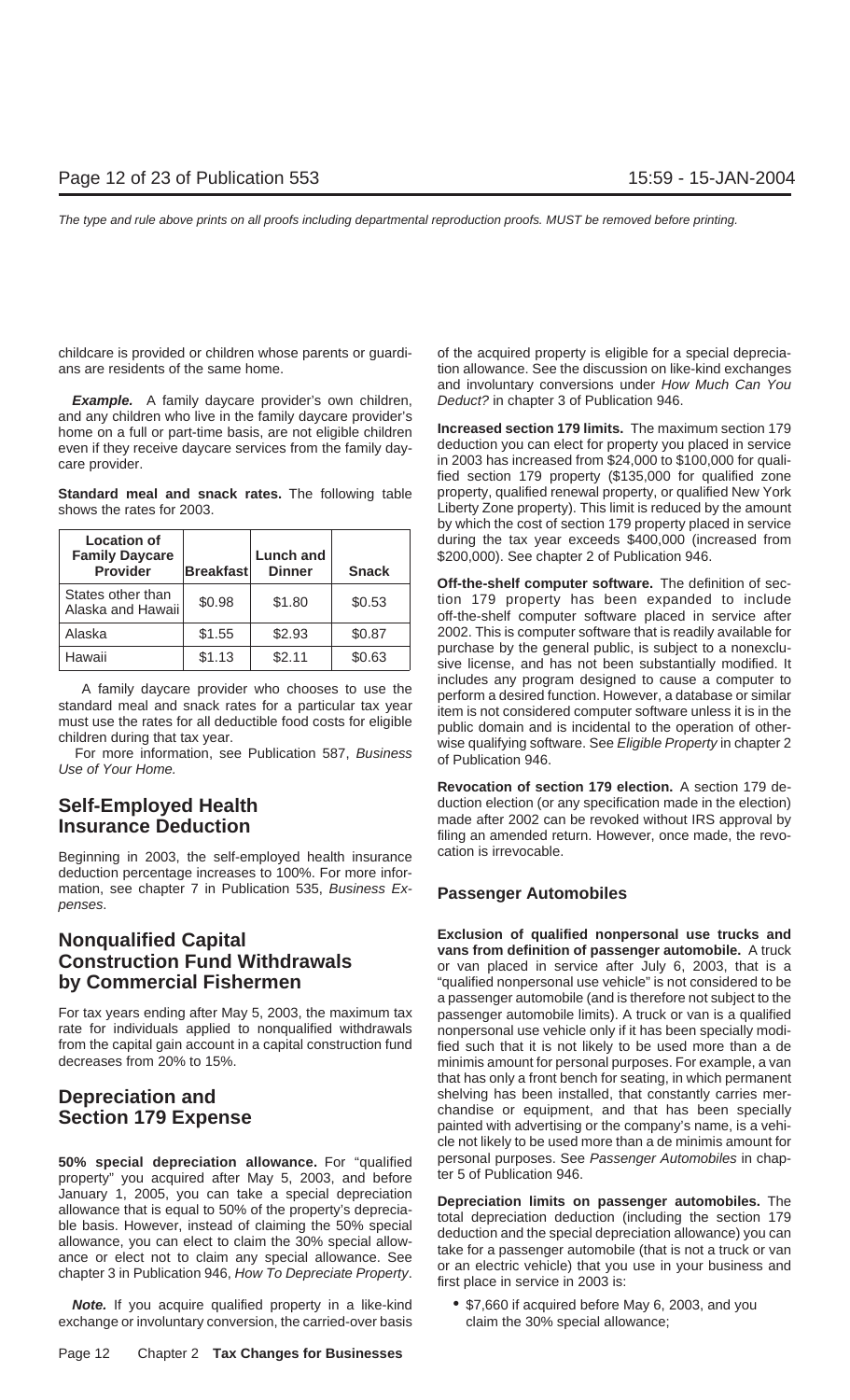- the 50% or 30% special allowance; or ance) and 2.9% for Medicare (hospital insurance).
- 



The limits are reduced if the business use of the vehicle is less than 100%.

**Depreciation limits on trucks or vans.** The total depre- **Standard Mileage Rate** ciation deduction (including the section 179 deduction and the special depreciation allowance) you can take for a **Business-related mileage.** For 2004, the standard mile-<br>truck or van (such as a minivan or a sport utility vehicle) age rate for the cost of operating your car, van, built on a truck chassis that you use in your business and first place in service in 2003 is: mile for all business miles.

- 
- $\bullet$  \$11,010 if acquired after May 5, 2003, and you claim
- 



preciation deduction (including the section 179 deduction "hours of service" limits. (These limits apply to workers who<br>and the special depreciation allowance) you can take for are under certain federal regulations.) The p and the special depreciation allowance) you can take for are under certain federal regulations.) The percentage<br>an electric vehicle that you use in your business and first increases to 70% for 2004. Business meal expenses an electric vehicle that you use in your business and first

- 
- \$32,030 if acquired after May 5, 2003, and you claim
- 



see Maximum Depreciation Deduction in chapter 5 of Publication 946.

## **Self-Employment Tax (Remediation) Costs**

The self-employment tax rate on net earnings remains the Beginning in 2004, environmental cleanup (remediation) same for 2003. This rate, 15.3%, is a total of 12.4% for costs must be capitalized. You cannot choose to deduct

• \$10,710 if acquired after May 5, 2003, and you claim social security (old-age, survivors, and disability insur-

• \$3,060 if you elect not to claim any special allow-<br>ance for the vehicle, the vehicle is not qualified prop-<br>erty, or the vehicle is qualified Liberty Zone property.<br>part. The maximum amount subject to the social securit

## **2004 Changes**

age rate for the cost of operating your car, van, pickup, or panel truck increases from 36 cents a mile to 37<sup>1</sup>/<sub>2</sub> cents a

• \$7,960 if acquired before May 6, 2003, and you Car expenses and use of the standard mileage rate are claim the 30% special allowance; explained in chapter 4 of Publication 463, Travel, Enter-<br>tainment, Gift, and Car Expenses.

# the 50% or 30% special allowance; or<br>
• \$3,360 if you elect not to claim any special allow-<br>
ance for the vehicle, the vehicle is not qualified prop-<br> **to "Hours of Service" Limits**

erty, or the vehicle is qualified Liberty Zone property. Generally, you can deduct only 50% of your business-related meal expenses while traveling away from your tax The limits are reduced if the business use of the home for business purposes. Also, you can generally devehicle is less than 100%. duct only 50% of certain reimbursements you make to your employees for meal expenses they incur while traveling away from home on business. You can deduct a higher percentage if the meals take place during or incident to any **Depreciation limits on electric vehicles.** The total de- period subject to the Department of Transportation's place in service in 2003 is: covered in chapter 1 of Publication 463, Travel, Entertain-<br>ment, Gift, and Car Expenses. Reimbursements for em-■ \$22,880 if acquired before May 6, 2003, and you ployee meal expenses are covered in chapter 13 of claim the 30% special allowance; Publication 535, Business Expenses.

## the 50% or 30% special allowance; or **Electric and Clean-Fuel Vehicles**

• \$9,080 if you elect not to claim any special allow-<br>ance for the vehicle, the vehicle is not qualified prop-<br>erty, or the vehicle is qualified Liberty Zone property.<br>credit are scheduled to be reduced by 25%, as compared to 2003.

The limits are reduced if the business use of the<br>Vehicle is less than 100%.<br>The time this publication was issued, Congress vehicle is less than 100%. was considering legislation that would repeal the<br>
reduction for 2004. See **What's Hot in Tax Forms, Pubs, and Other Tax Products** at **www.irs.gov/ formspubs/index.html** to find out if this legislation was **More information.** For more information on these limits, enacted.

# **Environmental Cleanup**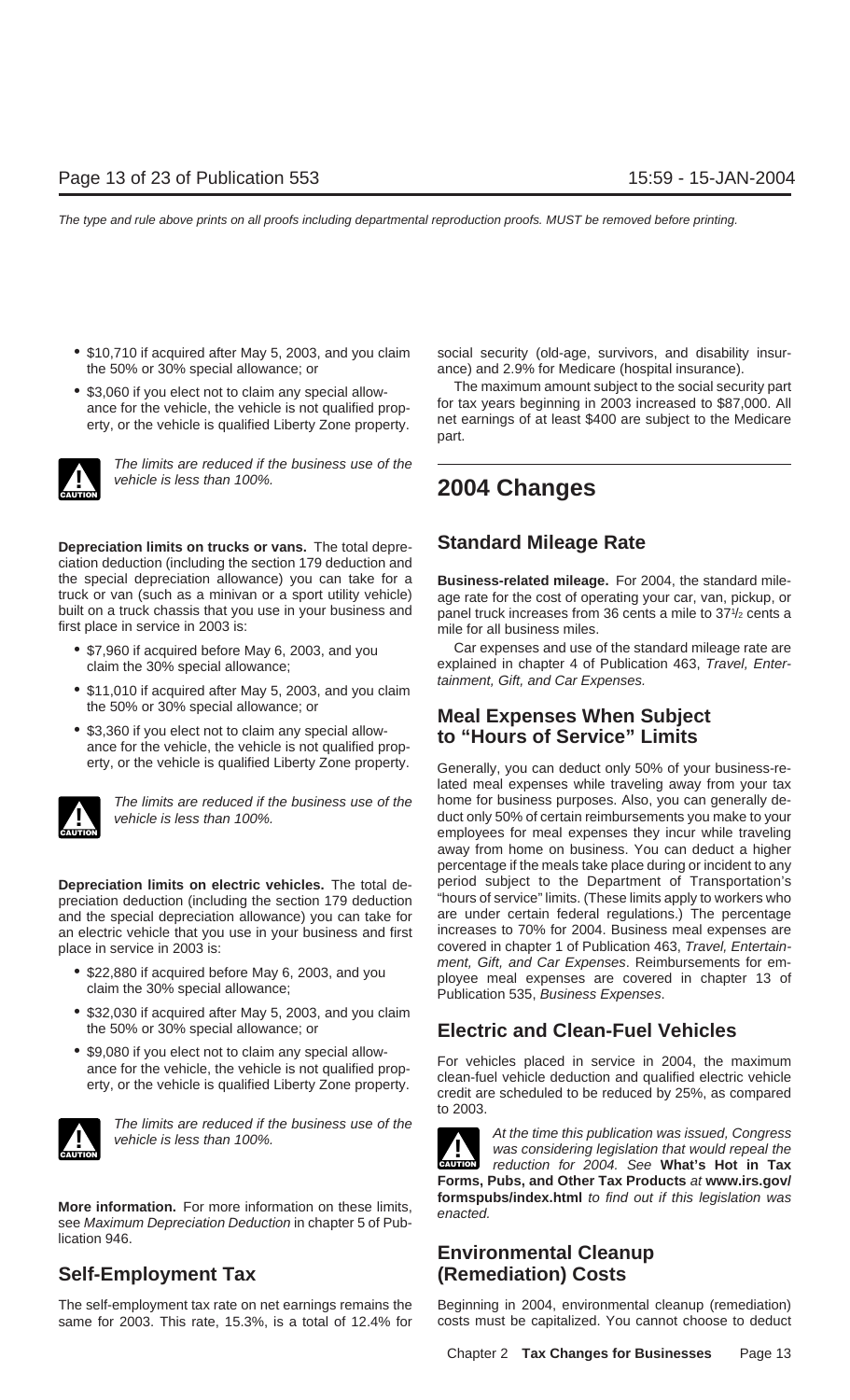environmental cleanup costs paid or incurred after Decem-<br> **Qualified Zone**<br> **Density Done** ber 31, 2003, as a current business expense. For more **Academy Bonds** information on environmental cleanup costs, see chapter 8 **Scheduled To Expire** in Publication 535, Business Expenses.

**Extension of acquisition date.** Property will meet the At the time this publication was issued, Congress "acquisition date test" for purposes of qualifying for the was considering legislation that would establish a 30% special depreciation allowance (see chapter 3 of **CAUTION** national limitation amount for 2004. See **What's** Publication 946, How To Depreciate Property) if the prop-<br>erty is acquired before January 1, 2005 (extended from www.irs.gov/formspubs/index.html to find out if this leg-<br>September 11, 2004).

deduction you can elect for property you place in service in<br>2004 is increased from \$100,000 to \$102,000 for qualified<br>For 2004, the employer and employee will continue to pay: section 179 property (\$137,000 for qualified zone property, 1) 6.2% each for social security tax (old-age, survivors, qualified renewal property, or qualified New York Liberty and disability insurance), and Zone property). This limit is reduced by the amount by 2) 1.45% each for Medicare tax (hospital insurance). which the cost of section 179 property placed in service

# **Scheduled to Expire Self-Employment Tax**

**CAUTION** 

**Pubs, and Other Tax Products** at **www.irs.gov/form-** part. **spubs/index.html** to find out if this legislation was enacted.

# **New York Liberty Zone Business Employee Credit Depreciation Scheduled To Expire**

scheduled to expire for wages paid to qualified employees **tion allowance.** You still may be eligible to claim the 30%



credit with respect to work performed by qualified • You timely filed your tax return for that tax year.

employees during 2004. See **What's Hot in Tax Forms,** • You did not claim the 30% special depreciation al-**Pubs, and Other Tax Products** at **www.irs.gov/form-** lowance (or special Liberty Zone depreciation allow-<br>**spubs/index.html** to find out if this legislation was en-<br>ance) for qualified property (or qualified Liberty Zone

**Depreciation and Depreciation and Exercise 2018** State and local governments issue qualified zone acad-<br>
emy bonds to raise funds for the use of certain eligible **Section 179 Expense public schools. The national qualified academy zone bond** limit for 2003 was \$400 million, but is zero for 2004 (excluding any carryover limitation).

**!**

## **Increased section 179 limits.** The maximum section 179 **Social Security and Medicare Taxes**

- 
- 

during the tax year exceeds \$410,000 (increased from **Wage limits.** For social security tax, the maximum \$400,000). See chapter 2 of Publication 946. **Work Opportunity Credit S87,900.** For Medicare tax, all covered 2004 wages are subject to the tax. For information about these taxes, see **and Welfare-to-Work Credit** Containst Circular E (Publication 15), *Employer's Tax Guide.* 

The work opportunity credit and the welfare-to-work credit<br>are scheduled to expire for wages paid to individuals who<br>began working for you after 2003.<br>social security (old-age, survivors, and disability insur-<br>social secur At the time this publication was issued, Congress ance) and 2.9% for Medicare (hospital insurance).

was considering legislation that would allow The maximum amount subject to the social security part these credits with respect to employees who be-<br>for tax years beginning in 2004 increases to \$87,900. All for tax years beginning in 2004 increases to \$87,900. All gan work for you in 2004. See **What's Hot in Tax Forms,** net earnings of at least \$400 are subject to the Medicare

## **Other Changes**

The New York Liberty Zone business employee credit is **Extension of time to claim the 30% special deprecia-**<br>scheduled to expire for wages paid to qualified employees **tion allowance.** You still may be eligible to claim th for work performed after 2003.<br>At the time this publication was issued, Congress<br>Mat the time this publication was issued, Congress<br>was considering legislation that would allow this

- 
- ance) for qualified property (or qualified Liberty Zone acted. **property**) placed in service during that tax year.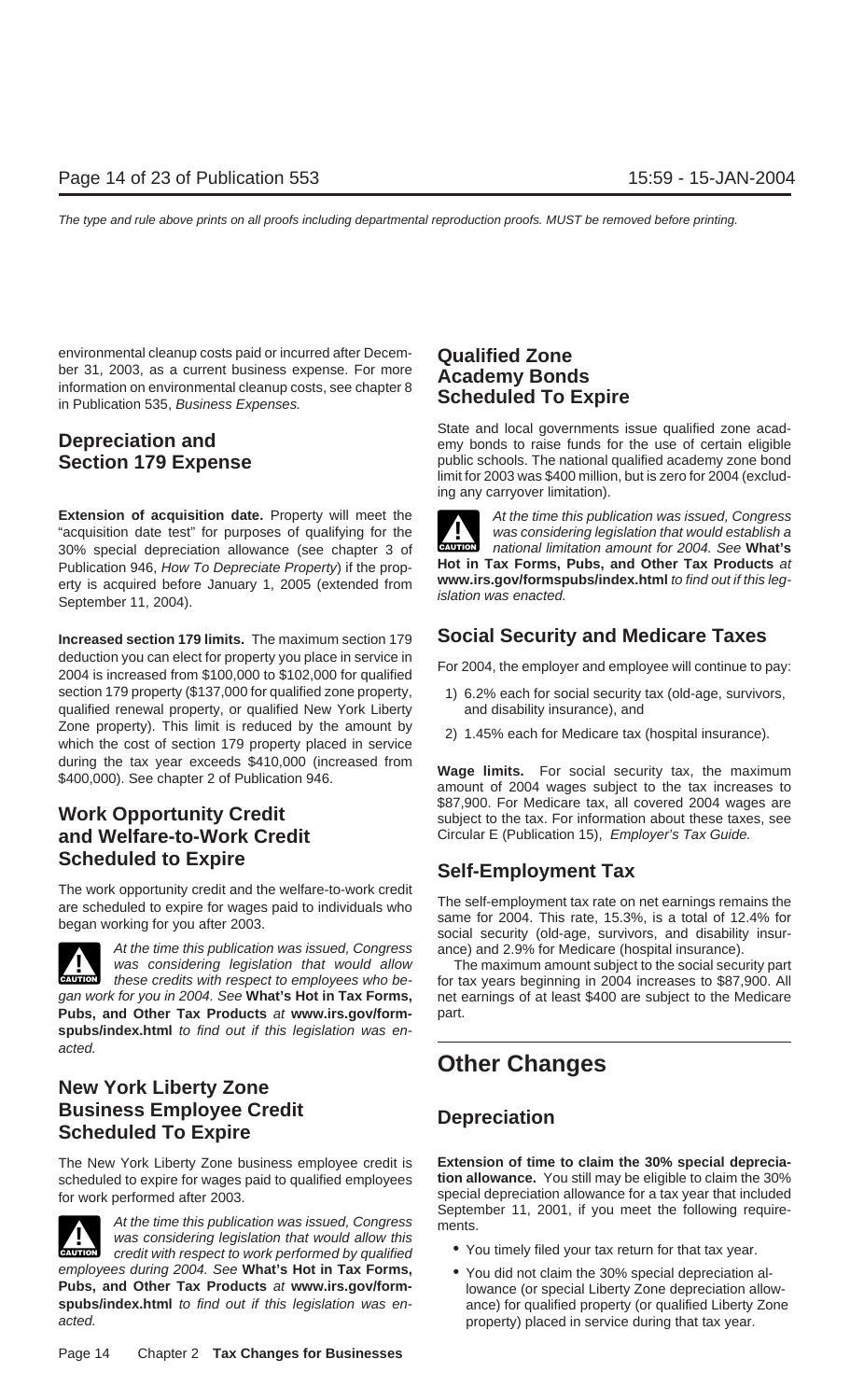• You did not make an election not to claim the special **Deemed IRAs** allowance.

following your tax year that included September 11, 2001, under the plan to receive voluntary employee contribuand you owned the property as of the first day of that tax tions. If the separate account or annuity otherwise meets<br>vear file Form 3115, Application for Change in Accounting the requirements of a traditional IRA or Roth I year, file Form 3115, Application for Change in Accounting Method, with your timely filed tax return for that year. deemed a traditional IRA or Roth IRA. A deemed IRA is

your tax year that included September 11, 2001, before the deemed IRA and contributions to it are not taken into<br>July 22, 2003, you owned the property as of the first day of account in applying qualified plan rules to any July 22, 2003, you owned the property as of the first day of account in applying qualified plan rules to any other contrithat tax year, and the second succeeding tax year after your tax year that included September 11, 2001, ends must be designated as such by employees covered under<br>hefore August 1, 2004, file Form 3115 with your timely filed the plan. They are includible in income. before August 1, 2004, file Form 3115 with your timely filed.

tax return for that second succeeding tax year.<br>
Write "Automatic Change Filed Under Rev. Proc.<br>
2003-50" on the appropriate line of Form 3115. For more<br>
information, see Revenue Procedure 2003-50 in Internal<br>
Revenue Bull

# **IRAs and Other Catch-up contributions.** Beginning in 2003, participants

## 2004, the maximum increases to \$3,000. **2003 Changes**

For more information about IRAs, see Publication 590,<br>Individual Retirement Arrangements (IRAs).<br>**Catch-up contributions.** For 2003, if you were age 50 or

# **Traditional IRAs Increased** 403(b) plan.

your deduction for contributions to a traditional IRA is plans, see Publication for contributions to a traditional IRA is  $(403(b)$  Plans). come (AGI) is:

- **401(k) Plans** More than \$60,000 but less than \$70,000 for a mar-
- More than \$40,000 but less than \$50,000 for a single Small Business.<br>individual or head of household, or
- separate return.

For all filing statuses other than married filing separately, the upper and lower limits of the phaseout range increased by \$6,000. For more information, see How Much Can You Deduct? in chapter 1 of Publication 590.

For plan years beginning after 2002, a qualified plan (de-If you have not filed your tax return for the first tax year fined later) can maintain a separate account or annuity If you filed your tax return for the first tax year following subject to IRA rules and not to qualified plan rules. Also,<br>ur tax year that included September 11, 2001, before bethe deemed IRA and contributions to it are no

**Amending the plan.** If you want to provide a deemed IRA for your employees, you will have to amend your plan. For information on amending your plan, see Revenue Procedure 2003–13 in Internal Revenue Bulletin 2003–4.

# **3. Thrift Savings Plan (TSP)**

**Retirement Plans** in the TSP who are age 50 or over at the end of the year generally can make catch-up contributions to the plan. For 2003, the maximum catch-up contribution is \$2,000. For

## **403(b) Plans**

**Individual Retirement**<br>**Increase in the limit on elective deferrals.** For 2003, the<br>**Interior Selective deferrals** increased from \$11,000 to limit on elective deferrals increased from \$11,000 to

older by the end of the year, you may be permitted to make **Modified AGI Limit for** additional catch-up contributions of up to \$2,000 to your

For 2003, if you were covered by a retirement plan at work, **More information.** For more information about 403(b)

ried couple filing a joint return or a qualifying The following changes apply to 401(k) plans. For more widow(er), information, see Publication 560, Retirement Plans for

**Elective deferrals.** The limit on elective deferrals for par-• Less than \$10,000 for a married individual filing a ticipants in 401(k) plans (excluding SIMPLE plans) is as

| Year | Limit    |
|------|----------|
|      | \$12,000 |
|      | 13.000   |
|      | 14.000   |
|      |          |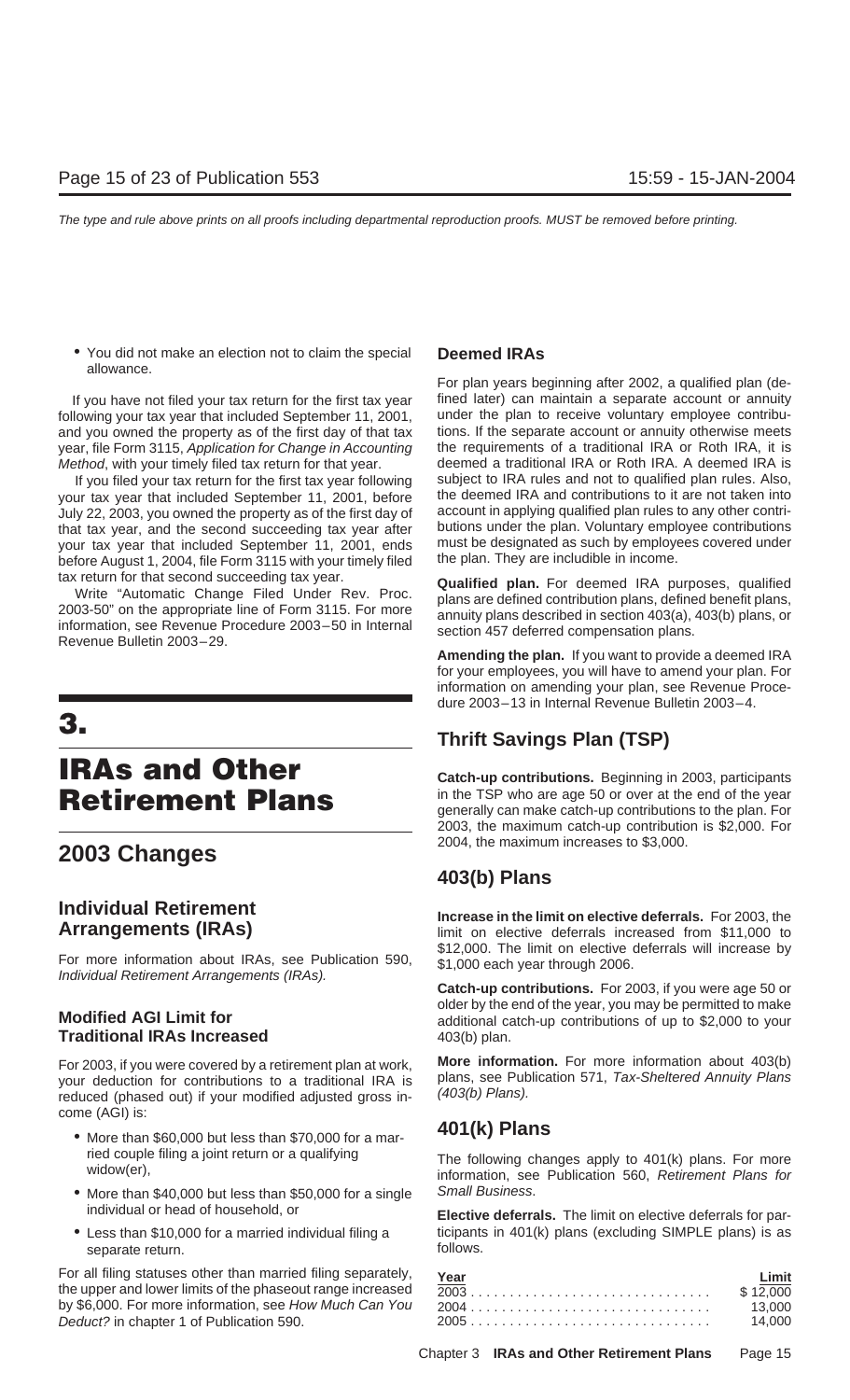cost-of-living increases. catch-up contributions.

**Catch-up contributions.** A plan can permit participants who are age 50 or older at the end of the calendar year to who are age 50 or older at the end of the calendar year to **2004 Changes** make catch-up contributions, as follows.

| Year                 | <b>Catch-Up Limit</b> |
|----------------------|-----------------------|
|                      | \$2.000               |
|                      | 3.000                 |
|                      | 4.000                 |
| 2006 and later years | 5.000                 |

The catch-up contribution a participant can make for a come (AGI) is: year cannot exceed the lesser of the following amounts. • More than \$65,000 but less than \$75,000 for a mar-

- 
- The excess of the participant's compensation over<br>the elective deferrals that are not catch-up contribu-<br>More than \$45,000 but less than \$55,000 for a single the elective deferrals that are not catch-up contributions. individual or head of household, or

## **Simplified Employee Pensions (SEPs)** For all filing statuses other than married filing separately,

## **SIMPLE Plans**

**New Method for Figuring** The following changes apply to SIMPLE plans. For more **Net Income On Returned or** information, see Publication 560, Retirement Plans for Small Business. **Recharacterized IRA Contributions**

| Year                                               | Limit   |
|----------------------------------------------------|---------|
|                                                    | \$8,000 |
|                                                    | 9.000   |
| 2005 and later years $\ldots \ldots \ldots \ldots$ | 10,000  |

**Catch-up contributions.** A SIMPLE plan can permit par- or the method in the proposed regulations. ticipants who are age 50 or older at the end of the calendar year to make catch-up contributions, as follows. **Qualified Plans**

| Year                 | <b>Catch-Up Limit</b> |
|----------------------|-----------------------|
|                      | \$1.000               |
|                      | 1.500                 |
|                      | 2.000                 |
| 2006 and later years | 2.500                 |

The catch-up contribution a participant can make for a amounts. year cannot exceed the lesser of the following amounts. • 100% of the participant's average compensation for

2006 and later years ................... 15,000 • The excess of the participant's compensation over Note. The \$15,000 limit is subject to adjustment after 2006 for the salary reduction contributions that are not

## **Modified AGI Limit for Traditional IRAs Increases**

For 2004, if you are covered by a retirement plan at work,<br>Note. The \$5,000 limit is subject to adjustment after 2006 for<br>cost-of-living increases.<br>reduced (phased out) if your modified adjusted gross in-

- The catch-up contribution limit.  $\blacksquare$  ried couple filing a joint return or a qualifying vidow(er),
	-
	- Less than \$10,000 for a married individual filing a separate return.

The limit on elective deferrals and catch-up contributions the upper and lower limits of the phaseout range increase by \$5,000. For more information, see How Much Can You discussed under 401(k) Plans also apply to SARSEP par-<br>ticipants. Deduct? in chapter 1 of Publication 590, Individual Retire-<br>ment Arrangements (IRAs).

**Salary reduction contributions.** The limit on salary re-<br>duction contributions to a SIMPLE plan is as follows.<br>contributions made after 2003 that are returned to you or contributions made after 2003 that are returned to you or recharacterized. See How Do You Recharacterize a Con-**Year Limit** tribution? or Contributions Returned Before Due Date of Return in chapter 1 of Publication 590, Individual Retire-

<sup>2004</sup> ........................... 9,000 ment Arrangements (IRAs). 2005 and later years ............... 10,000 For figuring the net income on IRA contributions made **Note.** The \$10,000 limit is subject to adjustment after 2005 for during 2002 and 2003 that were returned to you or cost-of-living increases. recharacterized, you can use the new method described in Publication 590, the method permitted by Notice 2000–39,

The following changes apply to qualified plans. For more information on qualified plans, see Publication 560, Retirement Plans for Small Business.

2006 and later years ............... 2,500 **Limits on contributions and benefits increase.** For **Note.** The \$2,500 limit is subject to adjustment after 2006 for 2004, the maximum annual benefit for a participant under a cost-of-living increases.<br>defined benefit plan increases to the lesser of the following

• The catch-up contribution limit.  $\blacksquare$  his or her highest 3 consecutive calendar years.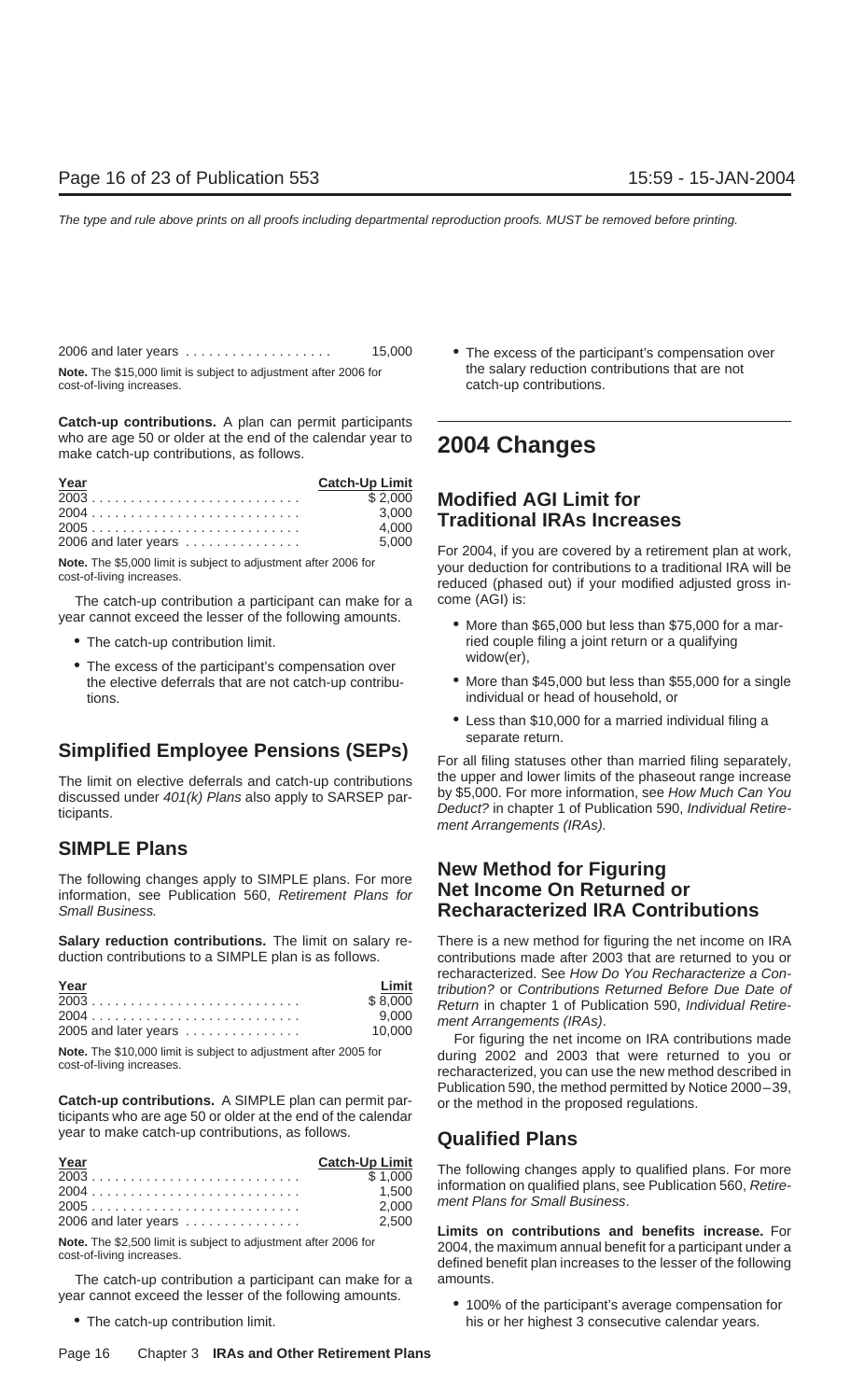For 2004, a defined contribution plan's maximum annual contributions and other additions (excluding earnings) to the account of a participant increases to the lesser of the following amounts.

- 100% of the compensation actually paid to the par-<br>**4.** ticipant.
- \$41,000 (subject to cost-of-living increases after

## **Simplified Employee Pensions (SEPs) 2003 Change**

The following changes apply to SEPs. For more information on SEPs, see Publication 560, Retirement Plans for Small Business.

**and Expenditures Deduction limit increases.** The maximum deduction for contributions to a SEP for 2004 remains unchanged at Organizations required to file Form 8872, Political Organi-<br>25% of the compensation paid or accrued during the year zation Report of Contributions and Expenditures, befo

**Contribution limit Increases.** For 2004, the annual limit on the amount of employer contributions to a SEP increases to the lesser of the following amounts.

- 
- 25% of an eligible employee's compensation. **5.** \$41,000 (subject to cost of living adjustments after 2004).

**Compensation limit increases.** For 2004, the maximum amount of an employee's compensation you can consider when figuring SEP contributions (including elective deferrals) and the deduction for contributions increases to **2003 Changes** \$205,000.

Increase in the limit on elective deferrals. For 2004, the<br>limit on elective deferrals increases from \$12,000 to<br>\$13,000. The limit on elective deferrals will increase by<br>\$1,000 each year through 2006.<br>\$1,000 each year thr

**Increase in the limit on annual additions.** For 2004, the limit on annual additions increases to the lesser of \$41,000, or your includible compensation for your most<br>recent year of service. In 2003 your limit on annual addi-<br>tions is the lesser of \$40,000 or your includible compensa-<br>tion for your most recent year of service.

**Catch-up contributions.** For 2004, if you are age 50 or **Annual Exclusion for Gifts Increased** older by the end of the year, you may be permitted to make additional catch-up contributions of up to \$3,000 to your The annual exclusion for gifts made to spouses who are 403(b) plan. not U.S. citizens increased to \$112,000.

• \$165,000 (subject to cost-of-living increases after **More information.** For more information about 403(b) 2004). **plans, see Publication 571, Tax-Sheltered Annuity Plans** (403(b) Plans).

## 2004). **Exempt Organizations**

# **Report of Contributions**

to your eligible employees participating in the plan. How-<br>ever, the maximum combined deduction for a participant's<br>elective deferrals and other SEP contributions increases to<br>\$41,000.<br>tions or expenditures that are more t

## **Estate and Gift Taxes**

## **403(b) Plan Changes Estate Tax Applicable Exclusion Amount Increased**

| Year | <b>Exclusion</b><br>Amount |
|------|----------------------------|
|      |                            |
|      |                            |
|      |                            |
|      |                            |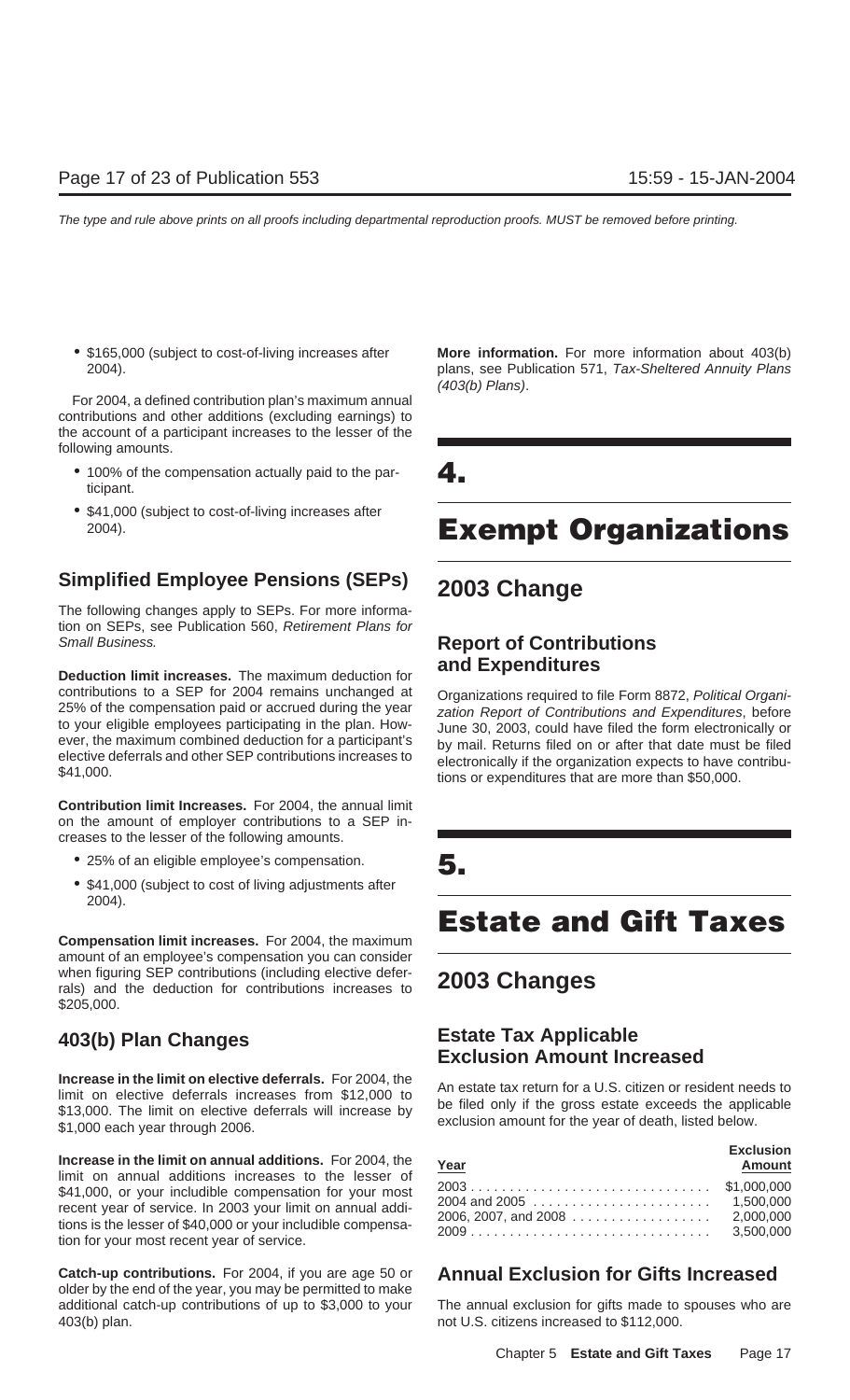## **Maximum Estate and Gift Tax Rate Reduced 6.**

For estates of decedents dying, and gifts made, after 2002, For estates of decedents dying, and gifts made, after zooz,<br>the maximum rate for the estate tax and the gift tax is as **Excise Taxes** follows.

| Year                                                          | <b>Maximur</b><br><b>Tax Rate</b> |
|---------------------------------------------------------------|-----------------------------------|
|                                                               |                                   |
|                                                               |                                   |
|                                                               |                                   |
|                                                               |                                   |
|                                                               |                                   |
| 2007, 2008, and 2009 $\ldots \ldots \ldots \ldots \ldots$ 45% |                                   |

For estates of decedents dying in 2003, the credit allowed taxes. for state death taxes is limited to 50% of the amount that would otherwise be allowed. For estates of decedents dying in 2004, the credit will be limited to 25%.

For estates of decedents dying after 2004, the state death tax credit will be replaced with a deduction for state **7.** death taxes.

# **(GST) Exemption Increased**

The generation-skipping transfer (GST) lifetime exemption **2003 Change** increased to \$1,120,000. The annual increase can only be allocated to transfers made during or after the year of the

Form 709–A, United States Short Form Gift Return, has return, you now **must** attach your original, completed tax been obsoleted. All gift tax returns must now be filed on return to Form W–7. For more information, see **Form** Form 709, United States Gift (and Generation-Skipping **W–7,** Application for IRS Individual Taxpayer Identification Transfer) Tax Return. Number.

## **2004 Change**

## **Qualified Family-Owned Business Interest Deduction Repealed**

The qualified family-owned business interest deduction has been repealed for the estates of decedents dying after December 31, 2003.

## **m 2004 Change**

## **Air Transportation Taxes**

For amounts paid in 2004, the tax on the use of international air travel facilities will be \$13.70 per person for flights **Credit for State**<br> **Credit for State**<br> **Credit for State**<br> **Credit for State** for **Credit in Alaska or the United States**, or \$6.90 per person for domestic segments that begin or end in Alaska or<br>
Hawaii (applies only to Hawaii (applies only to departures). See Publication 510, Excise Taxes for 2004, for information on air transportation

## **Generation-Skipping Transfer Foreign Issues**

## increase. **New Requirement for Form W–7**

**Form 709–A Obsolete** If you are a resident or nonresident alien applying for an individual taxpayer identification number (ITIN) to file a tax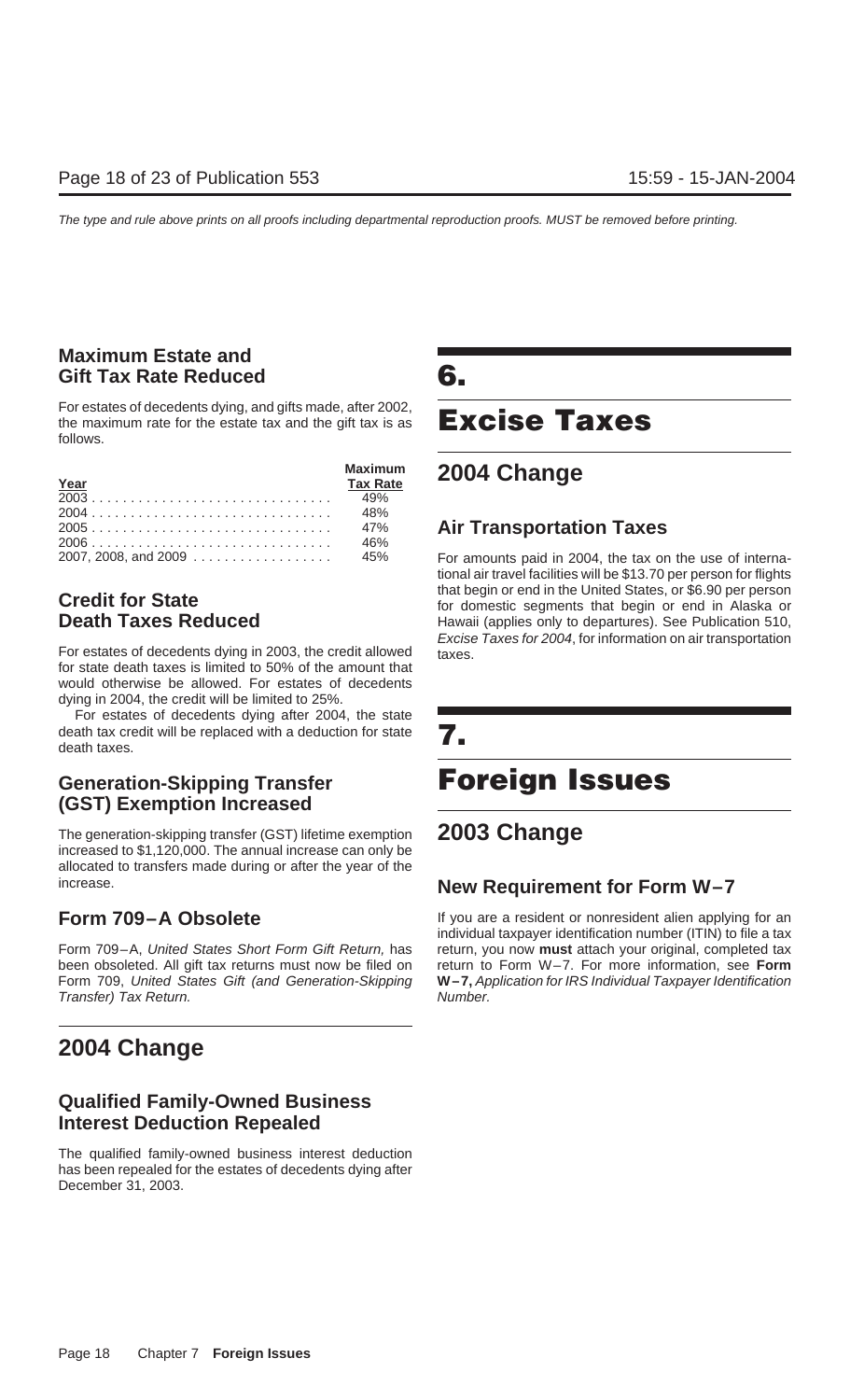# **How To Get Tax Help** W-4 calculator.

You can get help with unresolved tax issues, order free<br>publications and forms, ask tax questions, and get more<br>information from the IRS in several ways. By selecting the<br>e-mail. method that is best for you, you will have quick and easy • Get information on starting and operating a small access to tax help. **business**.

**Contacting your Taxpayer Advocate.** If you have at-<br>tempted to deal with an IRS problem unsuccessfully, you<br>should contact your Taxpayer Advocate.<br>the interest of the irs.gov.

The Taxpayer Advocate independently represents your<br>interests and concerns within the IRS by protecting your<br>rights and resolving problems that have not been fixed<br>through normal channels. While Taxpayer Advocates can-<br>not

- Long-distance charges may apply. Call the Taxpayer Advocate toll free at
- Call, write, or fax the Taxpayer Advocate office in your area.
- 
- 

days. For more information, see Publication 1546, The Taxpayer Advocate Service of the IRS. • The Section of the IRS with your tax payer Advocate Service of the IRS.

**Free tax services.** To find out what services are available, get Publication 910, Guide to Free Tax Services. It <br>contains a list of free tax publications and an index of tax solving tax problems every business day in IRS Taxcontains a list of free tax publications and an index of tax topics. It also describes other free tax information services, payer Assistance Centers. An employee can explain<br>including tax education and assistance programs and a list IRS letters, request adjustments to your account, including tax education and assistance programs and a list of TeleTax topics. help you set up a payment plan. Call your local



- 
- 
- Check the status of your 2003 refund. Click on TeleTax topics. Call **1–800–829–4477** to listen to "Where's My Refund" and then on "Go Get My Re-"Where's My Refund" and then on "Go Get My Re- pre-recorded messages covering various tax topics.<br>fund Status." Be sure to wait at least 6 weeks from the date you filed your return (3 weeks if you filed • Refund information. If you would like to check the able because you will need to know your filing status for automated refund information and follow the re-
- 
- 
- See answers to frequently asked tax questions.
- **8.** Search publications on-line by topic or keyword.
	- Figure your withholding allowances using our Form
	- Send us comments or request help by e-mail.
	-
	-



**1–877–777–4778. Phone.** Many services are available by phone.

- Ordering forms, instructions, and publications. Call Call **1–800–829–4059** if you are a **1–800–829–3676** to order current-year forms, in- TTY/TDD user. • Visit the web site at **www.irs.gov/advocate**. **instructions** You should receive your order within 10
	- questions at **1–800–829–1040.**
	- **Internet.** You can access the IRS web site 24<br>
	hours a day, 7 days a week at www.irs.gov to:<br>
	hours a day, 7 days a week at www.irs.gov to:<br>
	phone book under "United States Government, Internal Revenue Service."
- *E-file.* Access commercial tax preparation and *e-file*<br>services available for free to eligible taxpayers.<br>• Check the amount of advance child tax credit pay-<br>ments you received in 2003.<br>• Check the amount of advance c
	-
- electronically) and have your 2003 tax return avail-<br>able because you will need to know your filing status for automated refund information and follow the reand the exact whole dollar amount of your refund. corded instructions or call **1–800–829–1954**. Be<br>sure to wait at least 6 weeks from the date you filed • Download forms, instructions, and publications. your return (3 weeks if you filed electronically) and your return (3 weeks if you filed electronically) and • Order IRS products on-line. have your 2003 tax return available because you will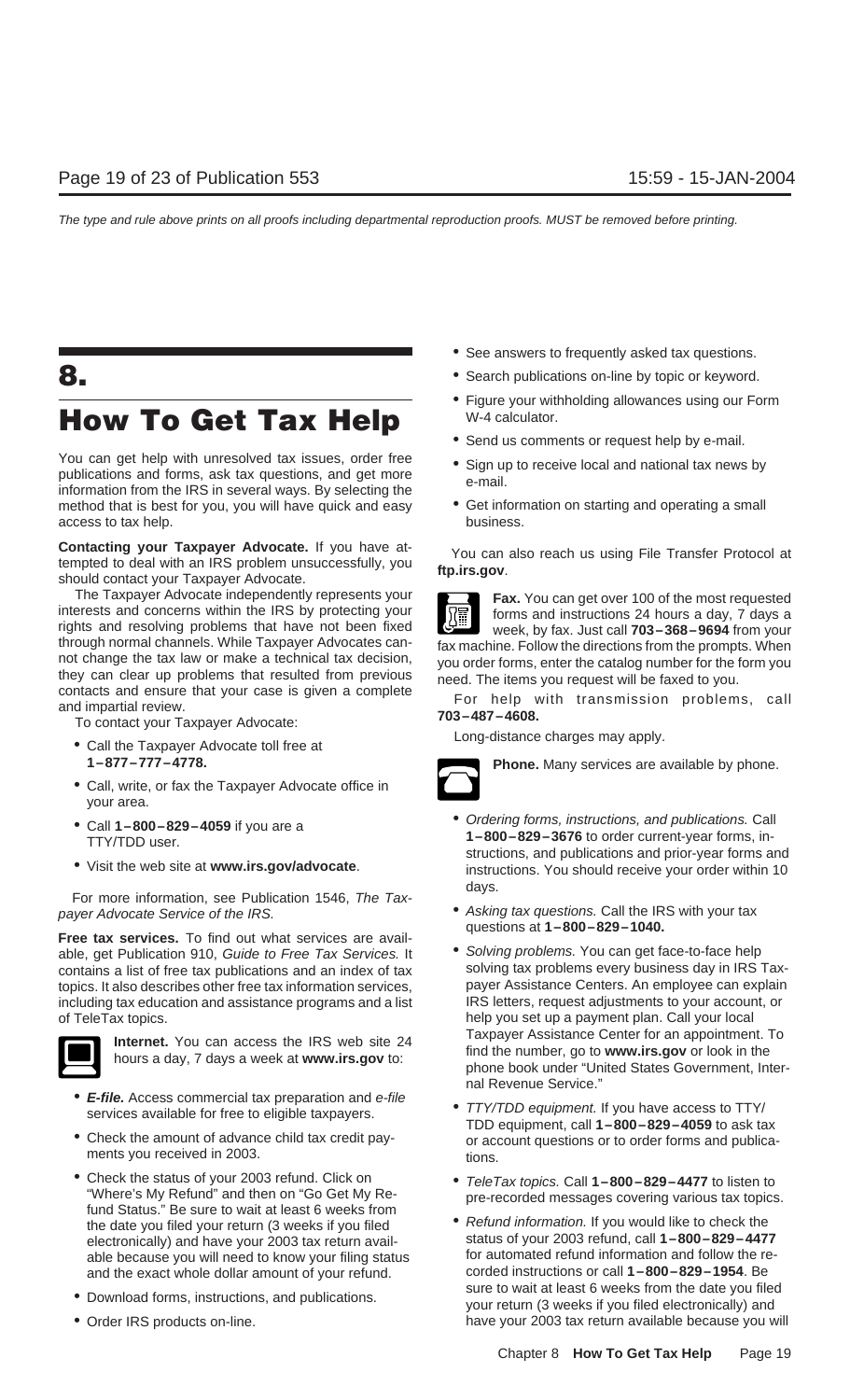need to know your filing status and the exact whole **• Central part of U.S.:** dollar amount of your refund. The state of the Central Area Distribution Center

Bloomington, IL 61702–8903 **Evaluating the quality of our telephone services.** To ensure that IRS representatives give accurate, courteous, • **Eastern part of U.S. and foreign addresses:** and professional answers, we use several methods to Eastern Area Distribution Center evaluate the quality of our telephone services. One method P.O. Box 85074 is for a second IRS representative to sometimes listen in Richmond, VA 23261-5074 on or record telephone calls. Another is to ask some callers to complete a short survey at the end of the call. **CD-ROM for tax products.** You can order IRS



**Walk-in.** Many products and services are avail- CD-ROM, and obtain:

- Prior-year forms and instructions.<br>• Products. You can walk in to many post offices, instructions, and publications. Some IRS offices, libraries, grocery stores, copy centers, city and county for recordkeeping. government offices, credit unions, and office supply **•** Internal Revenue Bulletins.<br>stores have a collection of products available to print
- Services. You can walk in to your local Taxpayer release is available in late February. Assistance Center every business day to ask tax<br>questions or get help with a tax problem. An em-<br>ployee can explain IRS letters, request adjustments<br>to your account, or help you set up a payment plan.<br>to your account, or h



workdays after your request is received. Use the address

that applies to your part of the country.

• **Western part of U.S.:** Western Area Distribution Center Rancho Cordova, CA 95743–0001

- P.O. Box 8903
- 



Publication 1796, Federal Tax Products on

- able on a walk-in basis.  $\bullet$  Current-year forms, instructions, and publications.
	-
- libraries, and IRS offices to pick up certain forms,<br>
instructions, and publications. Some IRS offices, li-<br>
electronically, printed out for submission, and saved
	-

from a CD-ROM or photocopy from reproducible<br>proofs. Also, some IRS offices and libraries have the<br>Internal Revenue Code, regulations, Internal Reve-<br>nue Bulletins, and Cumulative Bulletins available for<br>research purposes.

You can set up an appointment by calling your local about to start a business. This handy, interactive CD con-Center and, at the prompt, leaving a message re-<br>
retains all the business tax forms, instructions and publica-<br>
retains tions needed to successfully manage a business. In questing Everyday Tax Solutions help. A representa-<br>tive will call you back within 2 business days to<br>schedule an in-person appointment at your conve-<br>nience. To find the number, go to www.irs.gov or<br>finding financing for design of the Cause of the CD makes finding information easy and quick look in the phone book under "United States Government, Internal Revenue Service." and incorporates file formats and browsers that can be run on virtually any desktop or laptop computer.

Mail. You can send your order for forms, instruc-<br>It is available in early April. You can get a free copy by calling **1–800–829–3676** or by visiting the web site at tions, and publications to the Distribution Center **www.irs.gov/smallbiz**. nearest to you and receive a response within 10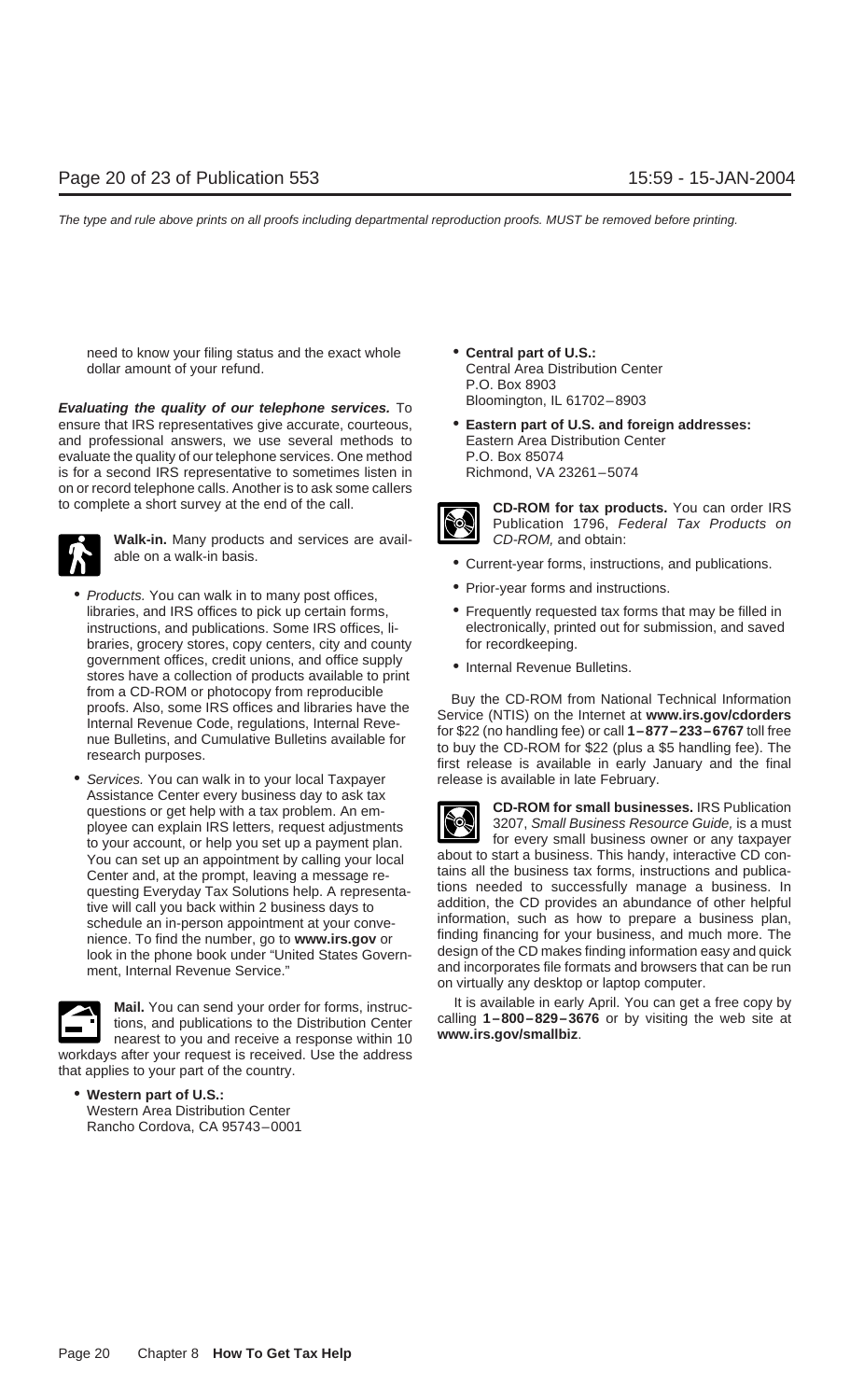To help us develop a more useful index, please let us know if you have ideas for index entries. **Index** See "Comments and Suggestions" in the "Introduction" for the ways you can reach us.

| 401(k) plans 15<br>403(b) plans  15, 17                                                                               | Limits 6, 7, 12, 13<br>Section 179<br>deduction 6, 10, 12, 14                                                                 | Home, sale of 4<br>Hope credit 3<br>Hours of service workers 7, 13 |
|-----------------------------------------------------------------------------------------------------------------------|-------------------------------------------------------------------------------------------------------------------------------|--------------------------------------------------------------------|
| Α<br>Adoption credit 4<br>Air transportation taxes 18<br>Alternative minimum tax 3                                    | Trucks and vans,<br>nonpersonal use $\dots \dots 6, 12$<br>Trucks or vans $\dots\dots\dots\dots$ 6, 13<br>Dividends, tax on 2 | Itemized deductions 3                                              |
| <b>Armed Forces (See Military,</b><br>members of)<br><b>Assistance</b> (See Tax help)<br>Astronauts, death in line of | Earned income credit 3<br><b>Education:</b><br>Hope credit 3 Limit on elective<br>Lifetime learning credit $\dots \dots 3$    | Lifetime learning credit 3<br>deferrals  15, 17                    |

| DONUS.                   |  |  |  |  |
|--------------------------|--|--|--|--|
| Education savings        |  |  |  |  |
| Qualified zone academy 1 |  |  |  |  |

| <b>Capital construction fund</b><br>withdrawals 12   | <b>Environmental cleanup</b>    | Medical savings accounts 7<br>Military, members of: |
|------------------------------------------------------|---------------------------------|-----------------------------------------------------|
| Capital gains, tax on 2                              | Estate and gift tax 17-18       | Academy students 5                                  |
|                                                      | Estate tax 18                   | Base realignment and                                |
| Catch-up contributions  15, 16                       | Estimated tax payments 1        | closure 4                                           |
| Child and dependent care                             | Exempt organizations 17         | Contingency operations 4                            |
| $credit \dots \dots \dots \dots \dots \dots \dots 4$ | Exemption amount 3, 10          | Death gratuity payments 4                           |
| Child tax credit 4                                   |                                 | Deferral of tax payments 4                          |
| Clean-fuel vehicle 10, 13                            | F.                              | Dependent-care assistance                           |
| Comments 2                                           | Family daycare providers 11     | program4                                            |
| Commercial fishermen 12                              | Family-owned businesses 18      |                                                     |
| <b>Credits:</b>                                      | Foreign service member, sale of | Sale of home 4                                      |
|                                                      |                                 | More information (See Tax help)                     |
| Child and dependent care 4                           | Form:                           |                                                     |
| Child tax credit 4                                   |                                 | N                                                   |
| Earned income 3                                      |                                 | New York Liberty Zone 14                            |
| Education 3                                          |                                 |                                                     |
| Electric vehicles 10, 13                             | 887217                          | P                                                   |
| Health coverage tax 4                                | 88854                           | Passenger automobiles 6, 12                         |
| Lifetime learning 3                                  |                                 | <b>Publications (See Tax help)</b>                  |
| New York Liberty Zone                                | W-718                           |                                                     |
| business employee 14                                 | Free tax services 19            |                                                     |
| Welfare-to-work 14                                   |                                 | Q                                                   |
| Work opportunity $\dots \dots \dots \dots 14$        |                                 | Qualified plans  15, 16                             |

| Daycare providers 11<br>Death gratuity payments,   | Gift tax 17, 18                                | Qualified zone academy<br>bonds 14 |
|----------------------------------------------------|------------------------------------------------|------------------------------------|
| members of military 4<br>Dependent care credit 4 H |                                                |                                    |
| Depreciation:                                      | Health coverage tax credit 4 Retirement plans: |                                    |
| 50% special depreciation                           | <b>Health insurance,</b>                       | 403(b) plans 15, 17                |
| allowance $\ldots \ldots \ldots \ldots 6, 12$      | self-employed $\ldots \ldots \ldots 6, 12$     | IRAs 15, 16                        |
|                                                    |                                                | SIMPLE plans 16                    |

| Electric vehicles  7, 13<br>Limits 6, 7, 12, 13<br>Section 179<br>deduction $\ldots \ldots 6, 10, 12, 14$<br>Trucks and vans, | Help (See Tax help)<br>Home, sale of<br>Hope credit<br>Hours of service w |
|-------------------------------------------------------------------------------------------------------------------------------|---------------------------------------------------------------------------|
| nonpersonal use  6, 12<br>Trucks or vans $\dots \dots \dots 6, 13$<br>ividends, tax on 2                                      | <b>IRAS</b><br><b>Itemized deduction</b>                                  |

| THEITIDELS OIT<br><b>Assistance</b> (See Tax help)<br>Astronauts, death in line of | Earned income credit 3<br><b>Education:</b><br>Hope credit $\dots\dots\dots\dots\dots\dots3$<br>Lifetime learning credit 3 | Lifetime learning credit 3<br><b>Limit on elective</b><br>deferrals  15, 17 |
|------------------------------------------------------------------------------------|----------------------------------------------------------------------------------------------------------------------------|-----------------------------------------------------------------------------|
| В                                                                                  | Qualified tuition programs 7<br>Savings bonds used for 3                                                                   | M                                                                           |
| <b>Bonds:</b>                                                                      | Tuition and fees deduction 7                                                                                               | Meal expenses 7, 13                                                         |
| Education savings 3                                                                | Elective deferrals 15                                                                                                      | <b>Medical expenses:</b>                                                    |
| Qualified zone academy 14                                                          | <b>Electric vehicles:</b>                                                                                                  | Health insurance premiums 4                                                 |
|                                                                                    | Deduction and credit 10, 13                                                                                                | Health savings accounts 7                                                   |
| C.                                                                                 | Depreciation limits 7, 13                                                                                                  | Medical savings accounts 7                                                  |
| <b>Capital construction fund</b>                                                   | <b>Environmental cleanup</b>                                                                                               | Medical savings accounts 7                                                  |
| withdrawals 12                                                                     |                                                                                                                            | Military, members of:                                                       |
| Capital gains, tax on 2                                                            | Estate and gift tax 17-18                                                                                                  | Academy students 5                                                          |
|                                                                                    | Estate tax 18                                                                                                              | Base realignment and                                                        |
| Catch-up contributions  15, 16                                                     | Estimated tax payments 1                                                                                                   | closure 4                                                                   |
| <b>Child and dependent care</b>                                                    | Exempt organizations 17                                                                                                    | Contingency operations 4                                                    |
|                                                                                    | Exemption amount 3, 10                                                                                                     | Death gratuity payments 4                                                   |
| Child tax credit 4                                                                 |                                                                                                                            | Deferral of tax payments 4                                                  |
| $\mathcal{O}$ laan foolooloolaala ka ka 10 d $\mathcal{O}$                         |                                                                                                                            | Dependent-care assistance                                                   |

| )mments 2<br>ommercial fishermen 12<br>edits:     | Family daycare providers 11<br>Family-owned businesses 18<br>Foreign service member, sale of | program <del>4</del><br>Sale of home 4<br><b>More information (See Tax help)</b> |
|---------------------------------------------------|----------------------------------------------------------------------------------------------|----------------------------------------------------------------------------------|
| Child and dependent care 4                        | Form:                                                                                        |                                                                                  |
| Child tax credit 4                                |                                                                                              |                                                                                  |
| Earned income 3                                   |                                                                                              | New York Liberty Zone 14                                                         |
| Education 3                                       |                                                                                              |                                                                                  |
| Electric vehicles  10, 13                         |                                                                                              |                                                                                  |
| Health coverage tax 4                             |                                                                                              |                                                                                  |
| Lifetime learning $\ldots \ldots \ldots \ldots 3$ | 88854                                                                                        | Passenger automobiles 6, 12                                                      |
|                                                   |                                                                                              | <b>Publications (See Tax help)</b>                                               |
| New York Liberty Zone                             | W-718                                                                                        |                                                                                  |
| business employee $\dots \dots 14$                | Free tax services 19                                                                         |                                                                                  |
| Welfare-to-work 14                                |                                                                                              |                                                                                  |

| . .                      |                 |         |
|--------------------------|-----------------|---------|
| Daycare providers 11     |                 |         |
|                          | Gift tax 17, 18 | , bonds |
| Death gratuity payments, |                 |         |

| lealth coverage tax credit 4                        |  |
|-----------------------------------------------------|--|
| lealth insurance,                                   |  |
| self-employed  6, 12                                |  |
| المقمود والمستمر والمستورد والمستحل والقارض والقاري |  |

| Help (See Tax help)            |  |
|--------------------------------|--|
| Home, sale of 4                |  |
|                                |  |
| Hours of service workers 7, 13 |  |
|                                |  |

|                           | Adoption credit 4 Trucks or vans 6, 13 '                    |                       |
|---------------------------|-------------------------------------------------------------|-----------------------|
|                           | Air transportation taxes 18 Dividends, tax on 2 IRAs 15, 16 |                       |
| Alternative minimum tax 3 |                                                             | Itemized deductions 3 |

| Lifetime learning credit 3 |  |  |  |  |
|----------------------------|--|--|--|--|
| Limit on elective          |  |  |  |  |
|                            |  |  |  |  |

| Meal expenses 7, 13                            |
|------------------------------------------------|
| <b>Medical expenses:</b>                       |
| Health insurance premiums 4                    |
| Health savings accounts 7                      |
| Medical savings accounts 7                     |
| Medical savings accounts 7                     |
| Military, members of:                          |
| Academy students 5                             |
| Base realignment and                           |
| closure 4                                      |
| Contingency operations 4                       |
| Death gratuity payments 4                      |
| Deferral of tax payments 4                     |
| Dependent-care assistance                      |
| $program \ldots \ldots \ldots \ldots \ldots 4$ |
|                                                |
| Sale of home 4                                 |
| More information (See Tax help)                |
|                                                |

| Passenger automobiles 6, 12        |  |
|------------------------------------|--|
| <b>Publications</b> (See Tax help) |  |

| $V$ Clidi $E$ -l $U$ -W $U$ IN $\ldots \ldots \ldots \ldots$<br>Work opportunity 14 |                                | Qualified plans  15, 16          |
|-------------------------------------------------------------------------------------|--------------------------------|----------------------------------|
|                                                                                     | <b>Generation-skipping tax</b> | <b>Qualified tuition program</b> |
| sycare providers 11<br>ath gratuity payments,                                       | Gift tax 17, 18                | <b>Qualified zone academy</b>    |
|                                                                                     |                                |                                  |

| epreciation:             | Health coverage tax credit 4 Retirement plans:                                                     |                     |
|--------------------------|----------------------------------------------------------------------------------------------------|---------------------|
| 50% special depreciation | <b>Health insurance.</b>                                                                           | 403(b) plans 15, 17 |
|                          | allowance $\ldots \ldots \ldots \ldots 6, 12$ self-employed $\ldots \ldots \ldots 6, 12$           | RAs 15, 16          |
|                          | Cars ..................6, 12 <b>Health savings accounts .......7</b> SIMPLE plans ..............16 |                     |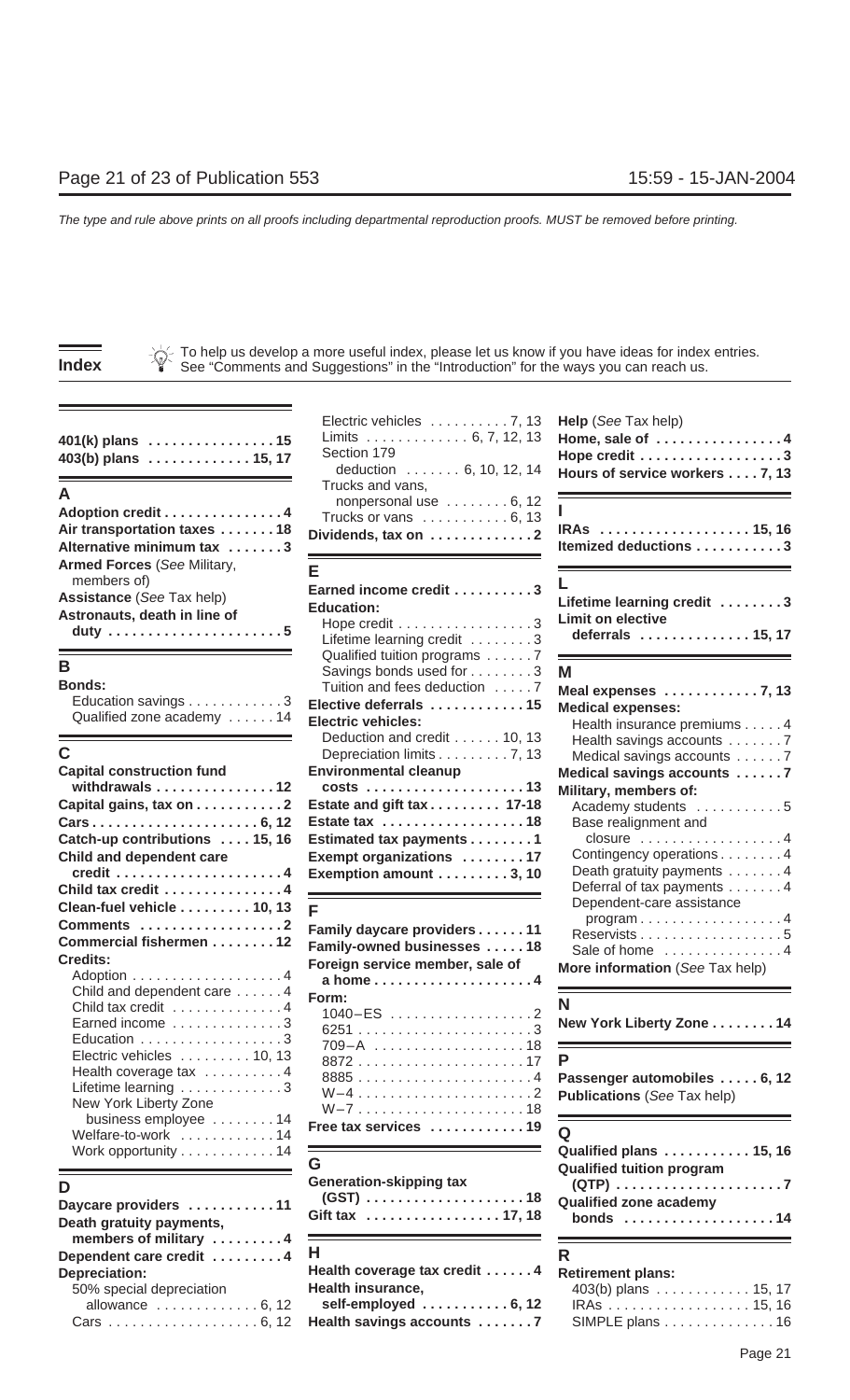| Sale of home, members of<br>military4                                                                                   | Extension of time to<br>claim 11, 14                                                                             | Tuition and fees deduction 7                                               |
|-------------------------------------------------------------------------------------------------------------------------|------------------------------------------------------------------------------------------------------------------|----------------------------------------------------------------------------|
| <b>Section 179</b><br>deduction  6, 10, 12, 14<br>Self-employed health<br>$insurance \ldots \ldots \ldots \ldots 6, 12$ | Standard deduction  3, 10<br><b>Standard meal and snack</b><br>rates11<br><b>Standard mileage</b>                | Uniformed services, sale of a<br>home $\ldots \ldots \ldots \ldots \ldots$ |
| Self-employment<br>SIMPLE plans 16                                                                                      | rate 6, 10, 11, 13<br>State death taxes  18<br>Suggestions 2                                                     | W<br>Welfare-to-work credit  14                                            |
| <b>Simplified employee</b><br>pensions (SEPs) $\dots \dots \dots 16$ , 17                                               |                                                                                                                  | Withholding 1<br>Work opportunity credit 14                                |
| Social security tax  11, 14                                                                                             | The contract of the state of the contract of the contract of the contract of the contract of the contract of the |                                                                            |

| Simplified employee<br>pensions (SEPs) $\ldots \ldots \ldots$ 16, 17<br>Thrift Savings Plans  15<br>lle of home, members of | <b>Special depreciation</b><br>allowance  10, 14<br>Addition of 50% rate  6, 12<br>Extension of acquisition<br>date 10, 14<br>Extension of time to<br>claim 11, 14 | Taxpayer Advocate 19<br>Thrift Savings Plan 15<br>Traditional IRAs 16<br>Trucks or vans  6, 13<br>TTY/TDD information 19<br>Tuition and fees deduction 7 |
|-----------------------------------------------------------------------------------------------------------------------------|--------------------------------------------------------------------------------------------------------------------------------------------------------------------|----------------------------------------------------------------------------------------------------------------------------------------------------------|
| military4<br>ction 179<br>deduction  6, 10, 12, 14<br>If-employed health<br>insurance6, 12                                  | Standard deduction  3, 10<br><b>Standard meal and snack</b><br>rates11<br><b>Standard mileage</b>                                                                  | Uniformed services, sale of a<br>home 4                                                                                                                  |
| <b>If-employment</b><br>tax 7, 11, 13, 14<br>MPLE plans $\ldots \ldots \ldots \ldots \ldots$ 16<br>mplified employee        | rate 6, 10, 11, 13<br>State death taxes  18<br>Suggestions 2                                                                                                       | W<br>Welfare-to-work credit 14<br>Withholding 1<br>Work opportunity credit 14                                                                            |
| $pensions (SEPs)$ 16, 17<br>ocial security tax $\dots \dots 11, 14$                                                         | Tax help $\ldots \ldots \ldots \ldots \ldots \ldots 19$                                                                                                            |                                                                                                                                                          |

Estate tax . . . . . . . . . . . . . . . . . 18 Income tax .................2

**Tax rate reduction:**

| Simplified employee<br>pensions (SEPs) $\dots \dots 16$ , 17<br>Thrift Savings Plans  15 | <b>Special depreciation</b>                                            | Taxpayer Advocate19<br>allowance  10, 14 Thrift Savings Plan  15<br>Addition of 50% rate  6, 12 Traditional IRAs  16 |
|------------------------------------------------------------------------------------------|------------------------------------------------------------------------|----------------------------------------------------------------------------------------------------------------------|
| S<br>Sale of home, members of                                                            | Extension of acquisition<br>Extension of time to<br>$11 \t14$<br>claim | Trucks or vans $\dots \dots \dots \dots 6, 13$<br>date 10, 14 TTY/TDD information 19<br>Tuition and fees deduction 7 |

| Welfare-to-work credit  14 |  |
|----------------------------|--|
| Withholding 1              |  |
| Work opportunity credit 14 |  |
|                            |  |